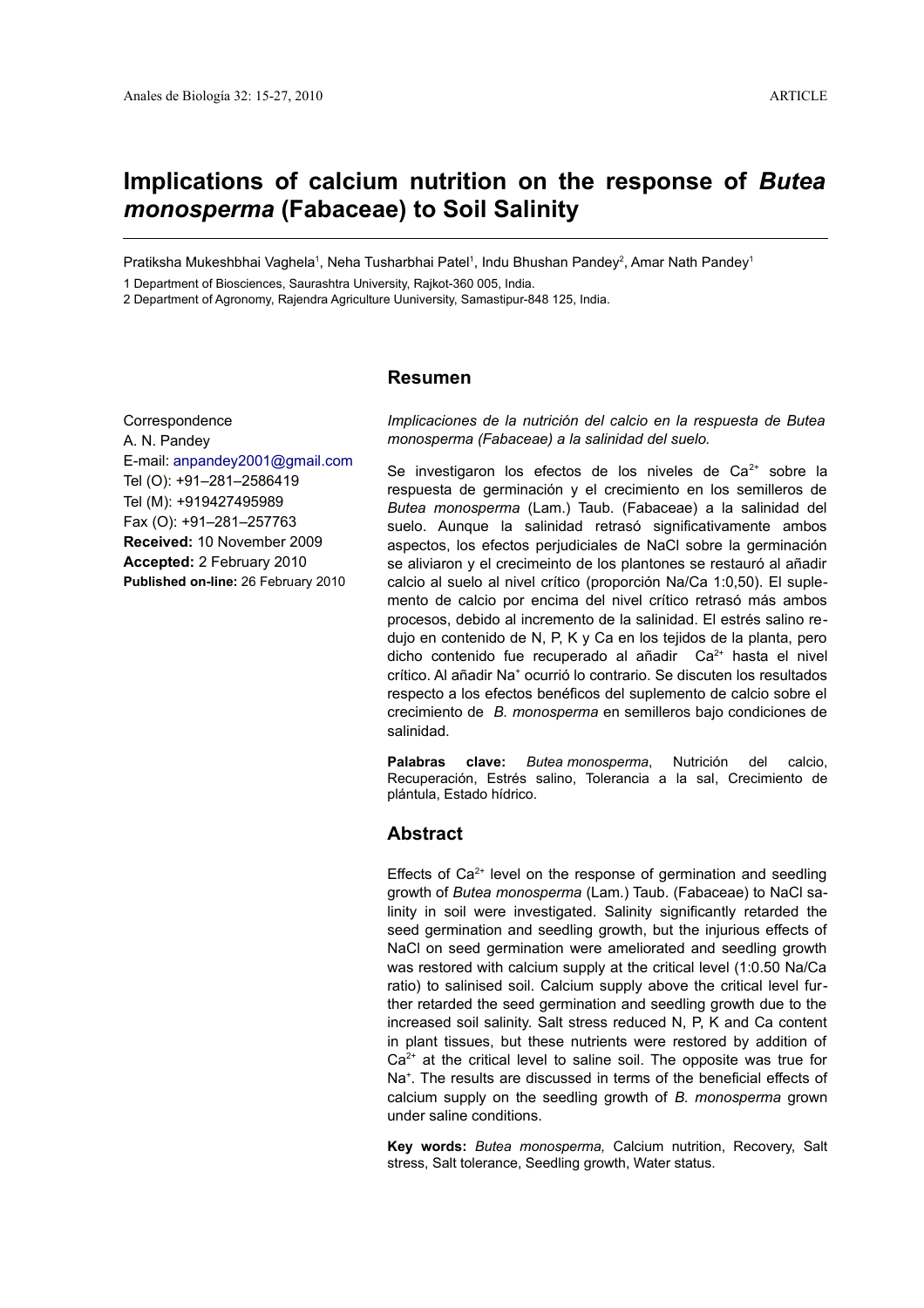# **Introduction**

Saline soils are abundant in semi-arid and arid regions, where the amount of rainfall is insufficient for substantial leaching (Marschner 1995). Salinity is a scourge for agriculture, forestry, pasture development and other similar practices. (Patel & Pandey 2008). The high salt content lowers osmotic potential of soil water and consequently the availability of soil water to plants (Ramoliya et al. 2004). The salt-induced water deficit is one of the major constraints for plant growth in saline soils (Ramoliya et al. 2004). In addition, ionic toxicity and many nutrient interactions in salt stressed plants can reduce or damage the plant growth (Marschner 1995, Taiz & Zeiger 2006).

The application of gypsum has long been considered a common practice in reclamation of saline-sodic and sodic soils (Marschner 1995). The addition of calcium to the soil (as gypsum or lime) displaces Na<sup>+</sup> from clay particles. This prevents the clay from swelling and dispersing (Sumner 1993) and also makes it possible for  $Na<sup>+</sup>$  to be leached deeper into the soil. By improving the soil structure, exogenously supplied calcium may also alter soil properties in various ways (Shabala et al. 2003) that benefit the plant growth. Moreover, an improved Ca/Na ratio in the soil solution enhances the capacity of roots to restrict  $Na<sup>+</sup>$  influx (Marschner 1995). Importance of interaction between Na and Ca was recognized after LaHaye & Epstein (1969) reported that exogenously supplied calcium may significantly alleviate detrimental effects of  $Na<sup>+</sup>$  on the physiological performance of hydroponically grown plants. Since that time, many investigators became interested in understanding the effects of divalent cations, specifically the effects of  $Ca^{2+}$  on various physiological processes in plants (Cramer et al. 1985, 1989, Lauchli 1990, Rengel 1992, Reid & Smith 2000, Shabala 2000, Elphick et al. 2001, Shabala et al. 2003, Vaghela et al. 2009). The spectrum of Na/Ca interactions in plants seems to be extremely broad, ranging from those at the molecular level, such as reduced binding of  $Na<sup>+</sup>$  to cell wall or plasma membrane, to those manifested at the whole-plant level, such as effects on root and shoot elongation growth, increased uptake and transport of  $K^+$  or reduced Na<sup>+</sup> accumulation in plants (Lauchli 1990, Rengel 1992). Despite the impressive bulk of literature, interaction of Na

with Ca in plants still remains unclear.

*Butea monosperma* (Lam.) Taub. (Fabaceae), a deciduous tree species, grows on marginal saline lands in Kutch (north-west saline desert) of Gujarat State in India. It also grows successfully in the non-saline and semi-arid area of the Saurashtra region, south to the Kutch. *B. monosperma* is a forest tree species in Gujarat as well as in several other states in India. This tree species is of multiple uses to the local people. When in fully flower this tree is a conspicuous and handsome object in the forests. A gum called "Bengal Kino" is obtained from the bark and flowers furnish a brilliant but fleeting dye. Leaves are useful for packing materials and making plates. The wood is used mainly for fuel. Earlier study (Hirpara et al. 2005) suggested that NaCl reduced the growth of *B. monosperma* and this tree species has no effective mechanism to block the sodium transfer to shoot tissues. Na<sup>+</sup> induced  $Ca^{2+}$  deficiency in plant tissues implicating that Ca fertilizer may mitigate Na<sup>+</sup> toxicity to this plant. In addition, increasing salt stress impaired succulent feature of tap roots and seedlings died when soil salinity exceeded 6.2 dSm-1. In the present investigation, seedlings of *B. monosperma* were grown in soil containing different Na/Ca ratios and the study aimed to answer some questions. Can exogenous calcium alleviate the effect of Na<sup>+</sup> on the whole-plant level? Can succulent feature of tap roots be restored by  $Ca^{2+}$ ? How does excess supply of external  $Ca^{2+}$  (above the critical or optimal level) influence the growth of *B. monosperma*?

## **Material and Methods**

#### **Study area**

The present study was carried out in a greenhouse of the botanical garden of Saurashtra University at Rajkot (22º18' N Lat, 70º56' E Long) in Gujarat. For the emergence and growth of seedlings, the top 15 cm black-cotton soil (Vertisol), which is predominant in Saurashtra region of Gujarat, was collected from an agricultural field. This soil is a clayey loam containing 19.6% sand, 20.3% silt and 60.1% clay. The available soil water between wilting coefficient and field capacity ranged from 18.3% to 35.0%, respectively. The total organic carbon content was 1.3% and pH was 7.2. The electrical conductivity of soil was 0.3 dSm-1. Ni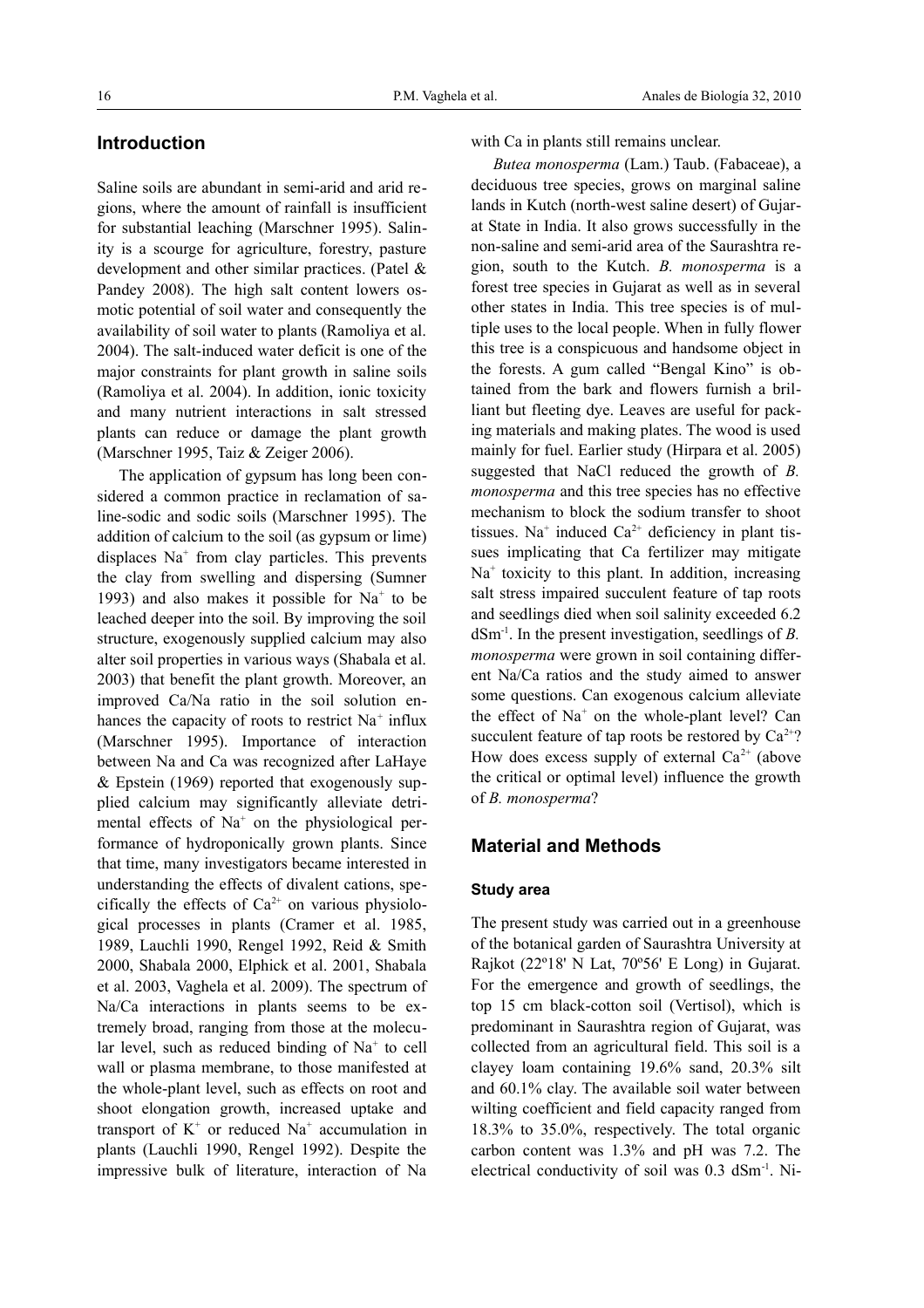trogen, phosphorus, potassium, calcium and sodium contents were 0.15%, 0.05%, 0.03%, 0.05%, and 0.002%, respectively. This soil is fertile and fit for intensive agriculture. Physical and chemical properties of soil are given earlier (Pandya et al. 2004).

## **Na/Ca ratios**

Surface soil was collected, air dried and passed through a 2mm mesh screen. Eight lots of soil, of 100kg each, were separately spread, about 50mm thick over polyethylene sheets. Sodium chloride (NaCl) amounting to 390g was thoroughly mixed with soil of 7 lots to give electrical conductivity of 3.7 dSm-1. Soil was salinised to this level because in our earlier study (Hirpara et al. 2005) seedlings of B. monosperma did not survive when soil salinity exceeded 6.2 dSm<sup>-1</sup>. Further, gypsum (CaSO<sub>4</sub>)  $2H<sub>2</sub>O$ ) to the quantity of 97.5, 195, 292.5, 390, 487.5 and 585g was separately mixed with soil of six lots to give 1:0.25, 1:0.50, 1:0.75, 1:1, 1:1.25 and 1:1.50 Na/Ca ratios, respectively, and then soil salinity for corresponding lots was 3.9, 4.2, 4.8, 5.1, 5.3 and 5.6  $dSm^{-1}$ . The soil of seventh lot containing only NaCl was considered as the saline soil and its Na/Ca ratio was 1:0. There was no addition of NaCl and CaSO4 2H2O to eighth lot of soil that served as control with a 0:0 Na/Ca ratio. The electrical conductivity of control soil was 0.3 dSm-1 and this value was approximately equal to 3.0mM salinity. Total eight grades of soils were used in this study. For the measurement of electrical conductivity a soil suspension was prepared in distilled water at a ratio of 1:2 in terms of weight. The suspension was shaken and allowed to stand overnight. Thereafter, electrical conductivity was determined with a conductivity meter.

## **Available calcium, potassium and sodium in soil**

For all grades of soil, calcium, potassium, sodium and magnesium were extracted with 1N CH3OONH4 adjusted to pH 7.0 and measured using flame atomic absorption spectrophotometer.

## **Seedling emergence**

Twenty polyethylene bags for each grade of soil were each filled with 5kg of soil. Tap water was added to each bag to bring the soil to field capacity and soil was allowed to dry for 7 days. The soil was then raked using fingers and seeds were sown on 11 October 2006. Seeds of *B. monosperma* were collected from the saline desert of Kutch. Bags were kept in an uncontrolled greenhouse under natural temperature and light. Ten seeds were sown in each bag at a depth of  $8 - 12$ mm. Immediately after sowing soils were watered (300mL water was added to raise the soil moisture to field capacity) and thereafter about 100-150mL water was added to the soils (just to wet the surface soil) on alternate days. Irrigation of soil with required amount of water was taken as a measure to control the Na/Ca ratio. Emergence of seedlings was recorded daily over a period of 30 days and data of cumulative emergence of seedlings were analyzed by t-test (compared 0:0 and 1:0 Na/Ca treatments) and one-way ANOVA. (compared treatments ranging from 1:0 to 1:1.50 Na/Ca).

#### **Seedling growth**

For the growth studies, two seedlings that emerged first were left in each of 20 bags for each grade of soil and others were uprooted. Seedlings grown in soils at  $0.0$  (control),  $1:0$  (saline),  $1:0.25$ and 1:0.50 Na/Ca ratios exhibited emergence of the second leaf after 25, 30, 28 and 28 days, respectively. Emergence of the second leaf was recorded after 32 days on seedlings grown in soil where Na/Ca exceeded 1:0.50 ratio. Emergence of the second leaf confirmed the establishment of seedlings. Following emergence of the second leaf, one seedling having better vigor was allowed to grow in each bag and another seedling was further uprooted. Thus twenty replicates factorialzed with eight grades of soil (0:0, 1:0, 1:0.25, 1:0.50, 1:0.75, 1:1, 1:1.25 and 1:1.50 Na/Ca ratios) were prepared. This gave a total of 160 bags, which were arranged in twenty randomized blocks. Seedlings were watered (to raise the soil moisture to field capacity) at alternate days and allowed to grow for 6 months. Experiment was terminated on 11April 2007. The mean maximum temperature of the greenhouse during the course of study decreased from  $34.3 \pm 0.4$ °C in October to  $27.8 \pm 0.4$ °C 0.6ºC in December 2006 and increased thereafter to  $39.2 \pm 0.6$ °C in April 2007. Five seedlings at 1:1.50 Na/Ca ratio died during the course of experiment. Therefore, seedlings contained in 15 bags at each grade of soil were washed to remove soil particles adhered to roots. Morphological characteristics of each seedling were recorded.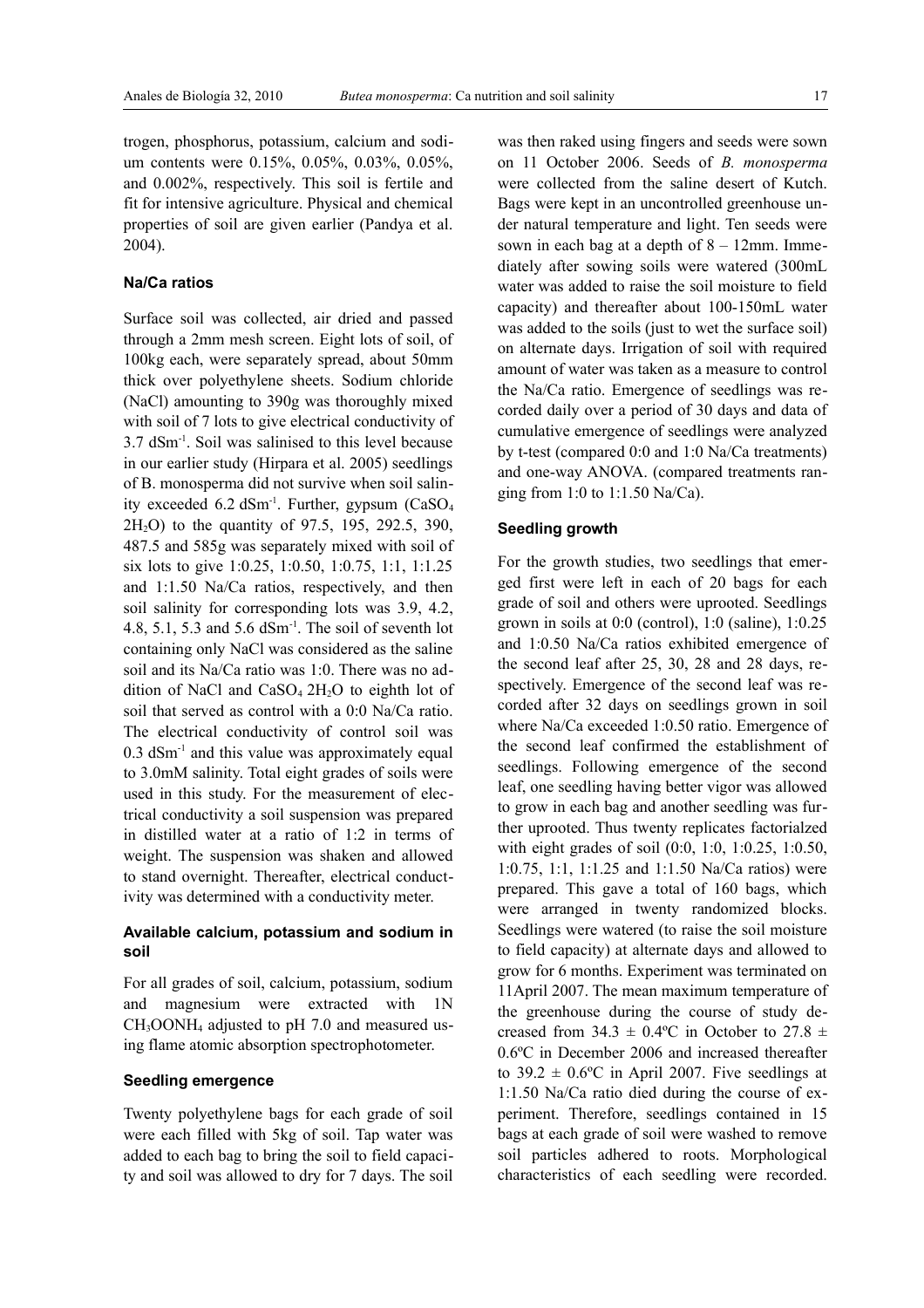Shoot height and root length (tap root) were measured. A characteristic feature of seedlings was that their tap roots were succulent and markedly thick. Maximum thickness (circumference) of tap roots was measured. A thin wire was twisted around the tap root at the thickest part and the length of wire was measured. Similarly, stem thickness above the soil surface was measured. Leaf area was marked out on graph paper. Fresh and dry weights of leaves, stems, tap roots and lateral roots were determined. Water content  $(gg^{-1}$  dry weight) in plant tissues (leaves, stems, tap roots and lateral roots) was calculated using fresh and dry weight values. Data recorded for morphological characteristics, dry weight and water content of tissues were analyzed by t-test to assess the effect of salinity on plant growth and by one way ANOVA to assess the effect of gypsum treatment on the growth of salinied plants.

## **Determination of water potential and proline content**

Ten additional plants grown in soil at each grade of soil were used for measurement of water potential and proline estimation in plant tissues. Water potential of leaves, stems, tap roots and lateral root tissues was measured by Dewpoint Potential Meter WP4, USA, following Patel et al. (2009). All the measurements were taken between 8 to 10.30 A.M. Concentration of proline in plant tissues was estimated following Bates et al. (1973). Extract of 0.5g fresh plant material with aqueous sulphosalicylic acid was prepared. The extracted proline was made to react with ninhydrin to form chromophore and read at 520nm. Data were analyzed by t-test and one way ANOVA.

#### **Mineral analyses of plant materials**

Mineral analyses were performed on leaves, stems, tap roots and lateral root tissues. Plant parts of the seedlings grown in soil at same level of Na/Ca ratio were pooled separately. Plant samples were ground using mortar and pestle. Three subsamples of plant tissues were analyzed. Total nitrogen was determined by Kjeldahl method and phosphorus content estimated by the chlorostannous molybdophosphoric blue colour method in sulphuric acid (Piper 1944). Concentrations of calcium, magnesium, sodium and potassium were determined by Shimadzu double beam atomic absorption spectrophotometer AA-6800, Japan, after



Figura 1. Concentraciones de CH3COONH4 extraibles (mg/kg) de Ca (●), Mg (○), K (■) y Na (□) en suelo salinizado en relación a una adición creciente de CaSO<sub>4</sub>.2H<sub>2</sub>O. Los conjuntos de datos y sus rectas de regresión correspondes a las siguientes proporciones Na/Ca: 1:0, 1:0,25; 1:0,50; 1:0,75; 1:1; 1:1,25. Las barras representan el SE.

Figure 1. CH3COONH4 extractable concentrations (mg/kg) of Ca ( $\bullet$ ), Mg ( $\circ$ ), K ( $\bullet$ ) and Na ( $\Box$ ) in salinised soil in relation to increasing supply of CaSO4.2H2O. The data points shown correspond to 1:0, 1:0.25, 1:0.50, 1:0.75,1:1, 1:1.25 and 1:1.50 Na/Ca ratios, respectively, on the X axis. Bars on data points represent SE.

triacid (HNO<sub>3</sub>: H<sub>2</sub>SO<sub>4</sub>: HClO<sub>4</sub> in the ratio of 10:1:4) digestion. Mineral data were analyzed by t-test and one way ANOVA.

## **Results**

The concentrations of available calcium, potassium, magnesium, and sodium in salinised soil increased linearly with increasing gypsum  $(CaO<sub>4</sub>)$ treatment (Fig. 1). Salt stress significantly  $(p<0.01)$  reduced the total emergence of seedlings (Table 1). Calcium supply to the salinity treatment significantly enhanced the germination percentage  $(p<0.01)$  and the process was stimulated. These effects were evident until Na/Ca ratio in soil increased to 1:0.50 and 1:0.75. Seed germination again decreased with further supply of calcium to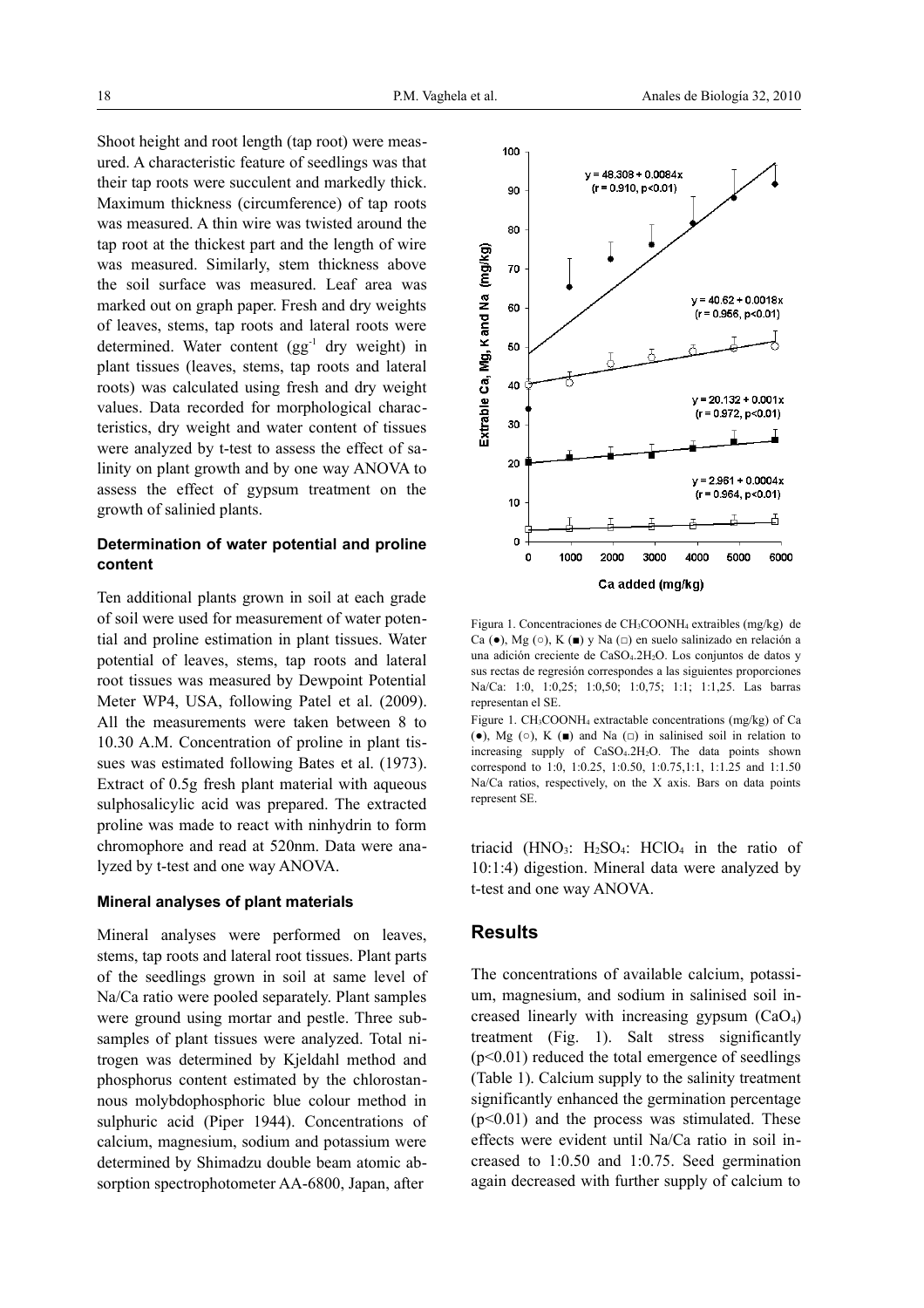| Na/Ca<br>ratio              | emergence (%)<br>Total seedling                                                                                                                                                                                                                    | Shoot height Root length Leaf area<br>$\widehat{\epsilon}$ | (cm            | (cm <sup>2</sup> plant <sup>-1</sup> ) thickness thickness | Stem                      |                      | Tap root Leaf weight Stem weight<br>(mg plant <sup>1</sup> ) | (mg plant <sup>-1</sup> ) | Shoot weight<br>(leaf+stem) | Tap root<br>weight                             | Lateral root<br>weight    | <b>Total root</b><br>weight | Root/Shoot<br>dry weight   |
|-----------------------------|----------------------------------------------------------------------------------------------------------------------------------------------------------------------------------------------------------------------------------------------------|------------------------------------------------------------|----------------|------------------------------------------------------------|---------------------------|----------------------|--------------------------------------------------------------|---------------------------|-----------------------------|------------------------------------------------|---------------------------|-----------------------------|----------------------------|
|                             |                                                                                                                                                                                                                                                    |                                                            |                |                                                            | $\widehat{(\mathsf{cm})}$ | $\widehat{\epsilon}$ |                                                              |                           | (mg plant <sup>-1</sup> )   | (mg plant <sup>1</sup> )                       | (mg plant <sup>-1</sup> ) | (mg plant <sup>-1</sup> )   | ratio                      |
| <b>0:0</b>                  | $74.9 \pm 0.5$                                                                                                                                                                                                                                     | $45.4 \pm 1.6$                                             | $40.1 \pm 2.4$ | $229.7 \pm 21.5$                                           | $\pm 0.1$<br>$^{2.4}$     | $6.5 \pm 0.3$        | $584.0 + 81.6$                                               |                           |                             | $562.0 \pm 72.7$ 1146.0 ± 137.7 3308.0 ± 313.1 | $453.3 \pm 52.4$          | $3761.3 \pm 333.9$          | $3.9 \pm 0.5$              |
| $\ddot{ }$ :0               | $51.8 \pm 0.4$                                                                                                                                                                                                                                     | $35.9 \pm 1.9$                                             | $33.7 \pm 4.0$ | $135.5 \pm 15.0$ 1.9                                       | $\pm 0.1$                 | $4.5 \pm 0.3$        | $385.3 \pm 51.8$                                             | $479.3 \pm 45.5$          | $864.7 \pm 86.1$            | $2290.7 \pm 244.4$                             | $353.3 \pm 62.4$          | $2644.0 \pm 259.3$          | $3.4 \pm 0.5$              |
| 1:0.25                      | $61.9 \pm 0.5$                                                                                                                                                                                                                                     | $37.7 \pm 1.2$                                             | $35.1 \pm 2.1$ | $156.1 \pm 16.8$                                           | ± 0.2<br>2.5              | $\pm 0.3$<br>54      | $426.0 \pm 51.2$                                             | $483.6 \pm 39.9$          | $909.3 \pm 77.1$            | 2498.0 ± 189.3                                 | $393.3 \pm 46.3$          | $2891.3 \pm 190.2$          | $\pm 0.3$<br>3.4           |
| 1:0.50                      | $68.8 \pm 0.5$                                                                                                                                                                                                                                     | $40.6 \pm 1.9$                                             | $46.5 \pm 2.9$ | $211.4 \pm 7.1$                                            | ± 0.2<br>$\overline{3}$ . | ± 0.3<br>5.8         | $534.3 \pm 49.5$                                             | $581.0 \pm 41.5$          | $1115.3 \pm 37.2$           | $2803.3 \pm 359.6$                             | $446.7 \pm 27.4$          | 3250.0 ± 364.2              | $\frac{3}{2}$<br>$3.0 \pm$ |
| 1:0.75                      | $70.5 \pm 0.4$                                                                                                                                                                                                                                     | $34.6 \pm 1.2$                                             | $32.7 \pm 1.8$ | $159.5 \pm 16.6$                                           | ± 0.1<br>2.2              | $4.5 \pm 0.2$        | $395.3 \pm 44.6$                                             | $541.0 \pm 20.5$          | $936.3 \pm 61.1$            | $1794.5 \pm 236.8$                             | $360.0 \pm 40.0$          | $2154.5 \pm 248.6$          | $2.7 \pm 0.5$              |
| Ξ                           | $42.7 \pm 0.3$                                                                                                                                                                                                                                     | $34.2 \pm 3.0$                                             | $31.9 \pm 2.0$ | $140.2 \pm 14.3$                                           | ± 0.1<br>$\overline{21}$  | $4.4 \pm 0.2$        | $374.0 \pm 51.4$                                             | $478.0 \pm 47.1$          | $852.0 \pm 52.1$            | $1717.3 \pm 282.3$                             | $306.7 \pm 28.4$          | $2024.0 \pm 297.9$          | $2.5 \pm 0.4$              |
| 1:1.25                      | $36.9 \pm 0.4$                                                                                                                                                                                                                                     | $32.1 \pm 1.1$                                             | $26.7 \pm 1.5$ | $125.5 \pm 11.7$ 1.9                                       | $\frac{1}{2}$             | $3.7 \pm 0.2$        | $266.7 \pm 63.2$                                             | $355.3 \pm 47.5$          | $622.0 \pm 81.6$            | $1553.6 \pm 120.3$                             | $226.7 \pm 26.7$          | $1780.3 \pm 129.7$          | $3.8 \pm 0.6$              |
| 1:1.50                      | $28.8 \pm 0.2$                                                                                                                                                                                                                                     | $28.3 \pm 2.1$                                             | $25.7 \pm 1.9$ | $103.2 \pm 10.4$                                           | ± 0.1<br>$\frac{1}{2}$    | $1.5 \pm 0.1$        | $181.3 \pm 33.5$                                             | $326.0 \pm 42.2$          | $507.3 \pm 52.9$            | $1458.0 \pm 108.8$                             | $168.7 \pm 15.1$          | $1626.7 \pm 101.4$          | $4.1 \pm 0.8$              |
| t-values                    | $5.169***$                                                                                                                                                                                                                                         | 3.880**                                                    | $3.000*$       | $3.136*$                                                   | $3.506***$                | $5.296***$           | 1.972*                                                       | 2.456*                    | $2.612*$                    | $3.264**$                                      | $2.341**$                 | $3.460***$                  | 9S                         |
| <b>F-values</b>             | $4.285***$                                                                                                                                                                                                                                         | $5.060**$                                                  | $6.722**$      | $8.613**$                                                  | 325**<br>$\frac{15}{2}$   | 41.588***            | 5.086**                                                      | $3.483**$                 | $6.936**$                   | $6.613**$                                      | $6.134***$                | $7.972**$                   | SZ                         |
| $\mathsf{LSD}_\mathsf{obs}$ | 11.555                                                                                                                                                                                                                                             | 5.124                                                      | 6.600          | 40.948                                                     | 337<br>$\ddot{\circ}$     | 0.628                | 156.217                                                      | 131.732                   | 242.521                     | 675.244                                        | 112.037                   | 707.199                     | SZ                         |
|                             | ** Values are significant at p< 0.01; * values are significant at p< 0.05; NS = Non significant.<br>Results of treatments ranging from 1:0 to 1:1.50 were compared by F- test.<br>Results of 1:0 and 0:0 Na/Ca treatments were compared by t-test. |                                                            |                |                                                            |                           |                      |                                                              |                           |                             |                                                |                           |                             |                            |
|                             |                                                                                                                                                                                                                                                    |                                                            |                |                                                            |                           |                      |                                                              |                           |                             |                                                |                           |                             |                            |
|                             | Tabla 1. Efecto de la salinidad y la nutrición del cacio en las características de la hoja, tallo, brote y raíz de Butea monosperma, indicado como media ± SEM.                                                                                    |                                                            |                |                                                            |                           |                      |                                                              |                           |                             |                                                |                           |                             |                            |
|                             | Table 1. Effect of salinity and calcium nutrition on leaf, stem, shoot and root characteristics of Butea monosperma as indicated by mean ± SEM                                                                                                     |                                                            |                |                                                            |                           |                      |                                                              |                           |                             |                                                |                           |                             |                            |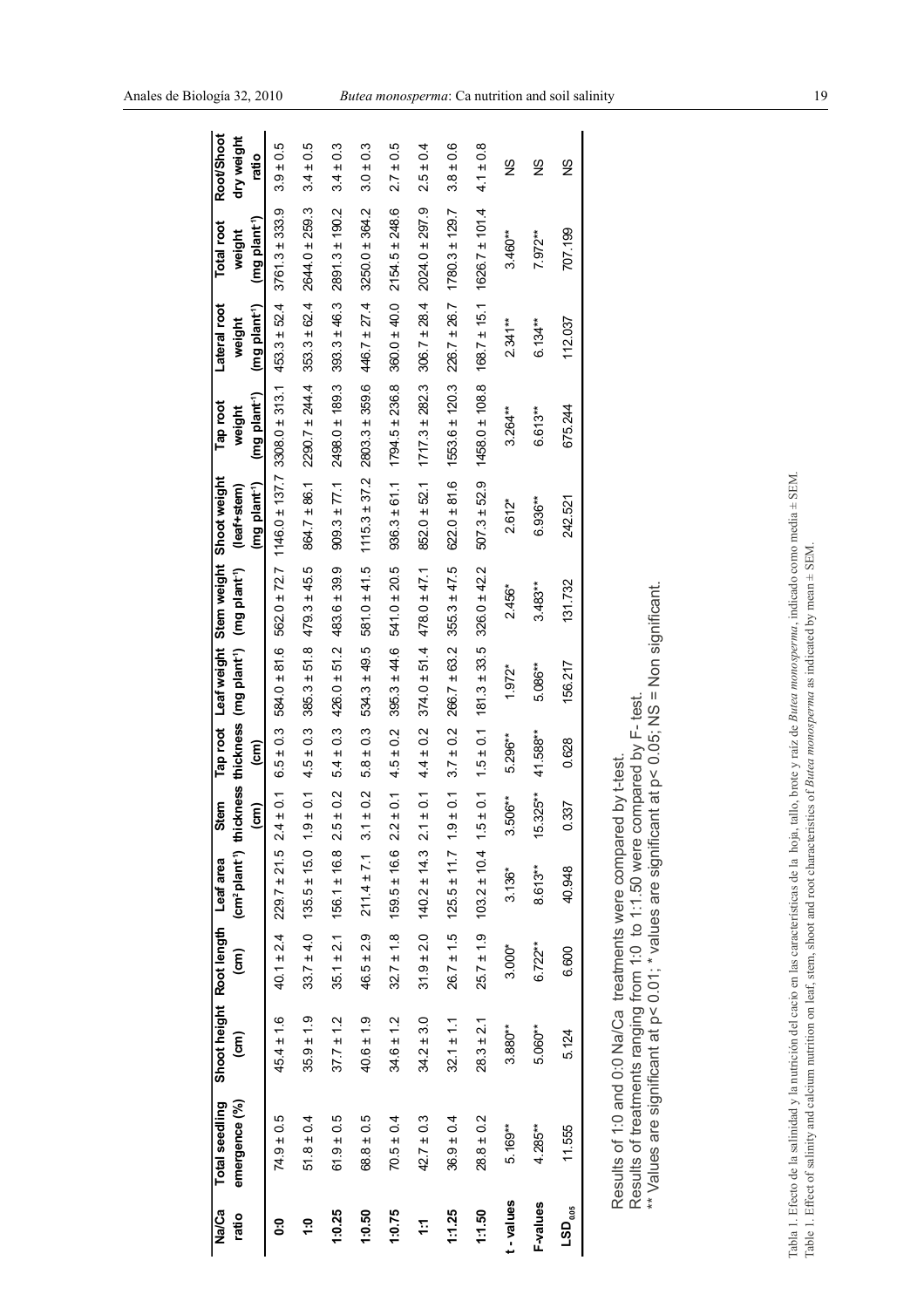salinised soil.

Salinity significantly retarded elongation of stems  $(p<0.01)$  and roots  $(p<0.05)$ . Increasing supply of calcium to salinity treatment reversed the negative effect of NaCl (Table 1). For example, stem height and root length of seedlings grown in soil at 1:0.50 Na/Ca ratio were almost equal to those of seedlings grown under control conditions. A further increase in calcium to salinised soil where Na/Ca exceeded the 1:0.50 ratio caused reduction in stem height and root length. In addition, salinity significantly reduced  $(p<0.05)$ the expansion of leaves. There was recovery in leaf expansion with increasing calcium supply to salinised soil until 1:0.50 Na/Ca ratio in soil. Following this Na/Ca ratio in soil, leaf expansion exhibited a decreasing trend. Thickness of stems and tap roots was significantly reduced  $(p<0.01)$ by salt stress, but calcium supply to salinised soil resulted in recovery of stem and tap root thickness. It is evident that thickness of stems and tap roots of seedlings grown in soil at 1:0.50 Na/Ca ratio was nearly equal to that of seedlings grown in control soil. Further increase in calcium in saline soil caused reduction in thickness of stems and tap roots of seedlings.

Dry weight significantly decreased for leaves  $(p<0.05)$ , stems  $(p<0.05)$ , shoots (leaves + stems) (p<0.01), tap roots (p<0.01), lateral (p<0.01), roots and total roots (tap roots  $+$  lateral roots)  $(p<0.01)$  in response to salinity (Table 1). When it is compared with control, the reduction of dry matter caused by salinity was 34.7%, 14.7%, 30.7% and 22.1% for leaves, stems, tap roots and lateral roots, respectively. However dry weight of tissues exhibited either a complete or a significant recovery  $(p<0.01)$  in the seedlings grown with1:0.50 Na/Ca ratio. Calcium supplies to the saline soil exceeding 1:0.50 Na/Ca ratio caused significant reduction in dry weight of tissues. Root/shoot dry weight ratio of seedlings did not change in response to salinity, and calcium treatments.

Salt stress significantly reduced the water content in leaves  $(p<0.01)$ , stems  $(p<0.05)$ , tap roots  $(p<0.01)$  and lateral roots  $(p<0.05)$  (Table 2). Increase in calcium supply to salinity treatment resulted in a significant recovery  $(p<0.01)$  of water content in tissues. Results suggested that water content in tissues of seedlings grown in soil at 1:0.50 Na/Ca ratio was equal to that in tissues of

control plants. Moreover, water content in tissues exhibited a decreasing trend when Na/Ca exceeded the 1:0.50 ratio. Tissues according to their water content can be arranged in the following decreasing order: lateral roots>tap roots=stems> leaves. Water potential of leaves, stems, tap roots and lateral roots of seedlings grown in saline soil became significantly  $(p<0.05)$  more negative than that in tissues of control plants. (Table 2). Recovery in water potential of tissues was obtained with increase in calcium supply to salinity treatment. It is evident that water potential of tissues of seedlings grown in soil at 1:0.50 Na/Ca ratio was equal to that in tissues of control plants. Further increase in supply of external calcium to salinity treatment again reduced water potential of tissues. Tissues according to their water potential (low to high negative values) can be arranged in the following decreasing order: lateral roots>leaves> stems=tap roots.

Proline content exhibited a significant increase (p<0.05) in leaves, stems, tap roots and lateral root tissues in response to salinity (Table 2). Results suggested that proline content in tissues decreased to minimum level at 1:0.50 Na/Ca ratio in soil, but it further increased as the external supply of calcium to saline soil increased. Tissues according to their proline content can be arranged in the following decreasing order: leaves>stems> tap roots>lateral roots.

Sodium content in tissues significantly increased ( $p<0.05$ ) in response to salinity (Table 3); but increasing supply of calcium to salinity treatment significantly reduced  $(p<0.01)$  the Na content in tissues. Salinity significantly reduced potassium content in leaves  $(p<0.05)$ , stems  $(p<0.05)$ , tap roots  $(p<0.01)$  and lateral roots (p<0.05), but increasing calcium in saline soil resulted in a complete or a significant  $(p<0.01)$  recovery of K content in tissues of seedlings grown in soil at 1:0.50 Na/Ca ratio. Reduction in K content in tissues was again recorded when Na/Ca in soil exceeded the 1:0.50 ratio. The K/Na ratio significantly decreased for leaves  $(p<0.05)$ , stems  $(p<0.01)$ , tap roots  $(p<0.01)$  and lateral roots  $(p<0.05)$  in response to salinity but an increasing supply of calcium to salinity treatment significantly increased  $(p<0.01)$  their K/Na ratio. Concentration of nitrogen significantly decreased in leaves  $(p<0.01)$ , stems, tap roots and lateral roots (p<0.05) in response to salinity. However, a significant recovery  $(p<0.05)$  was recorded in nitro-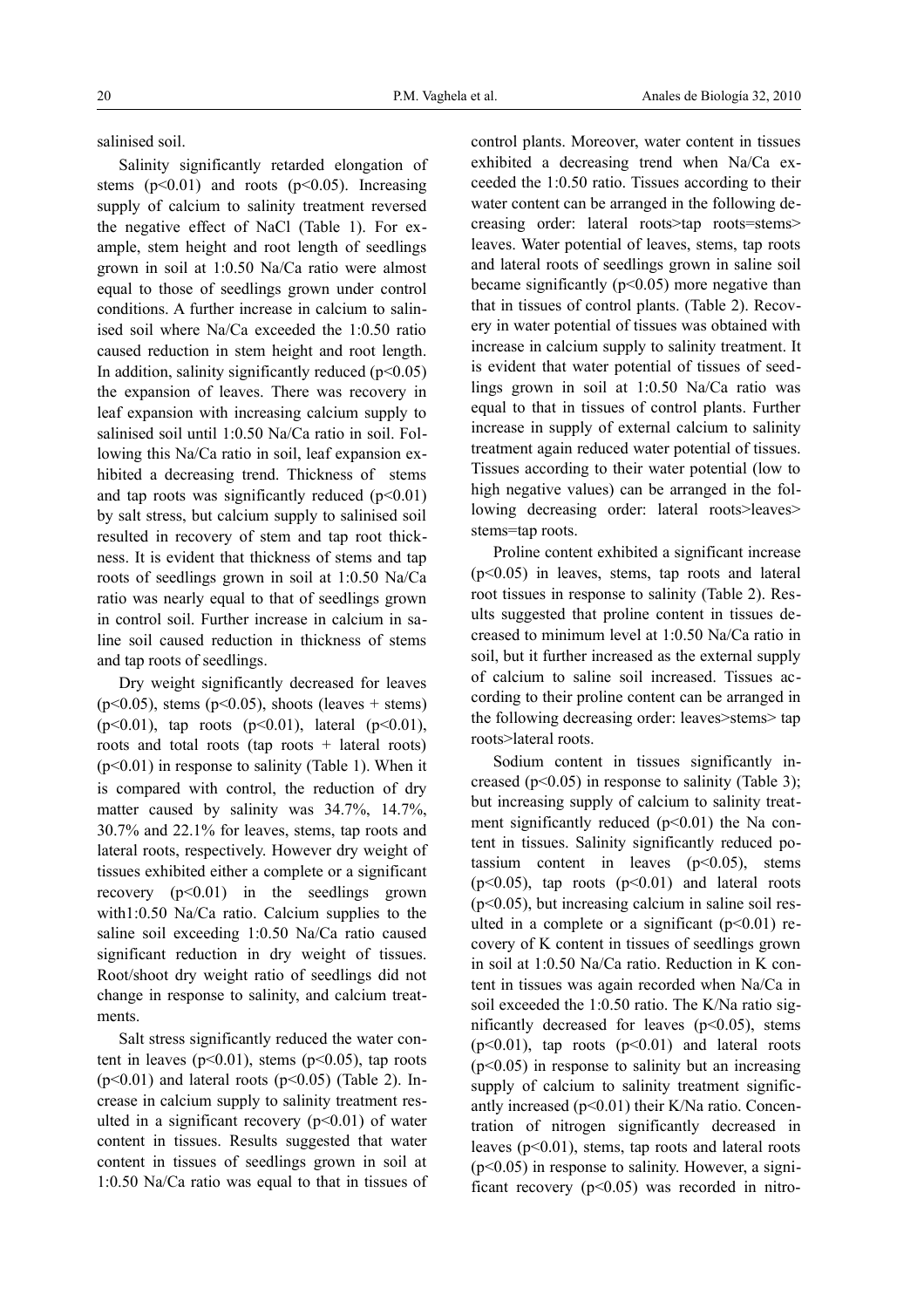| Na/Ca                     |               |                             | Water Content (gg <sup>-1</sup> DW)        |                               |               |               | Water Potential (-MPa) |                         |                               |                | Proline Content (m mol / g FW) |                               |
|---------------------------|---------------|-----------------------------|--------------------------------------------|-------------------------------|---------------|---------------|------------------------|-------------------------|-------------------------------|----------------|--------------------------------|-------------------------------|
| ratio                     | Leaves        |                             |                                            | Stems Tap Roots Lateral Roots | Leaves        | <b>Stems</b>  |                        | Tap Roots Lateral Roots | Leaves                        |                |                                | Stems Tap Roots Lateral Roots |
| ္ပ                        | $3.3 \pm 0.2$ | $3.5 \pm 0.2$               | $3.7 \pm 0.2$                              | $4.1 \pm 0.4$                 | $3.0 \pm 0.2$ | $4.1 \pm 0.2$ | $4.3 \pm 0.2$          | $1.8 \pm 0.1$           | $11.6 \pm 0.3$                | $9.5 \pm 0.1$  | $8.9 \pm 0.2$                  | $7.7 \pm 0.2$                 |
| ٥                         | $2.3 \pm 0.2$ | $2.9 \pm 0.7$               | $2.9 \pm 0.2$                              | $3.3 \pm 0.3$                 | $3.9 \pm 0.1$ | $5.2 \pm 0.2$ | $5.3 \pm 0.1$          | $2.3 \pm 0.1$           | $12.9 \pm 0.1$                | $10.2 \pm 0.3$ | $9.9 \pm 0.4$                  | $8.6 \pm 0.2$                 |
| 1:0.25                    | $2.5 \pm 0.4$ | $3.1 \pm 0.2$               | $3.3 \pm 0.3$                              | $3.6 \pm 0.2$                 | $3.4 \pm 0.1$ | $4.8 \pm 0.3$ | $5.0 \pm 0.1$          | $2.0 \pm 0.1$           | $10.4 \pm 0.1$                | $9.2 \pm 0.1$  | $9.2 \pm 0.1$                  | $7.7 \pm 0.1$                 |
| 1:0.50                    | $3.2 \pm 0.3$ | $3.5 \pm 0.4$               | $3.6 \pm 0.3$                              | $3.9 \pm 0.3$                 | $3.1 \pm 0.2$ | $4.4 \pm 0.2$ | $4.5 \pm 0.2$          | $2.0 \pm 0.1$           | $8.9 \pm 0.3$                 | $8.7 \pm 0.2$  | ±0.2<br><br>စ                  | $7.4 \pm 0.2$                 |
| 1:0.75                    | $2.4 \pm 0.2$ | $3.0 \pm 0.4$               | $3.3 \pm 0.3$                              | $3.3 \pm 0.2$                 | $3.5 \pm 0.2$ | $4.7 \pm 0.2$ | $4.9 \pm 0.1$          | $2.0 \pm 0.1$           | $8.9 \pm 0.2$                 | $8.9 \pm 0.2$  | $8.8 \pm 0.1$                  | $7.8 \pm 0.1$                 |
| Ϊ÷                        | $2.3 \pm 0.2$ | $2.9 \pm 0.4$               | $3.0 \pm 0.2$                              | $3.1 \pm 0.4$                 | $3.8 \pm 0.3$ | $5.2 \pm 0.1$ | $5.2 \pm 0.1$          | $2.4 \pm 0.2$           | $9.9 \pm 0.2$                 | $9.4 \pm 0.2$  | $9.2 \pm 0.2$                  | $8.3 \pm 0.1$                 |
| 1:1.25                    |               | $2.1 \pm 0.3$ $2.4 \pm 0.3$ | $2.4 \pm 0.2$                              | $3.0 \pm 0.3$                 | $4.4 \pm 0.2$ | $5.4 \pm 0.2$ | $5.5 \pm 0.2$          | $2.5 \pm 0.2$           | $11.4 \pm 0.2$ $10.6 \pm 0.2$ |                | $9.9 \pm 0.1$                  | $8.6 \pm 0.2$                 |
| 1:1.50                    |               |                             | $1.6 \pm 0.2$ $1.8 \pm 0.4$ $1.8 \pm 0.14$ | $2.4 \pm 0.2$                 | $4.6 \pm 0.3$ | $5.6 \pm 0.3$ | $5.6 \pm 0.3$          | $2.6 \pm 0.1$           | $12.6 \pm 0.1$ $10.9 \pm 0.2$ |                | $10.1 \pm 0.1$                 | $8.8 \pm 0.1$                 |
| senjev-                   | $3.291***$    | $2.821*$                    | $3.264**$                                  | $1.820*$                      | $3.891*$      | $3.564 *$     | $3.811 *$              | $4.100*$                | $4.412 *$                     | $4.400*$       | 5.632 *                        | 4.545 *                       |
| <b>F-values</b>           | 3.965**       | $2.176**$                   | 6.616**                                    | $3.582**$                     | $3.911*$      | $3.569*$      | $4.467*$               | $4.338*$                | 29.611**                      | $7.467**$      | $7.285**$                      | 9.633**                       |
| $\mathsf{LSD}_\text{obs}$ | 0.730         | 1.089                       | 0.649                                      | 0.784                         | 0.306         | 0.309         | 0.252                  | 0.183                   | 0.270                         | 0.282          | 0.186                          | 0.183                         |
|                           |               |                             |                                            |                               |               |               |                        |                         |                               |                |                                |                               |

| $\ddot{\phantom{a}}$                                                                                                          |
|-------------------------------------------------------------------------------------------------------------------------------|
|                                                                                                                               |
|                                                                                                                               |
|                                                                                                                               |
|                                                                                                                               |
|                                                                                                                               |
|                                                                                                                               |
|                                                                                                                               |
|                                                                                                                               |
|                                                                                                                               |
|                                                                                                                               |
|                                                                                                                               |
|                                                                                                                               |
|                                                                                                                               |
|                                                                                                                               |
|                                                                                                                               |
|                                                                                                                               |
|                                                                                                                               |
|                                                                                                                               |
|                                                                                                                               |
|                                                                                                                               |
|                                                                                                                               |
|                                                                                                                               |
| しゅうしゅ しゅうしゅ しゅうしゅう しゅうしゅん かいしゅう しゅうしゅう しゅうしゅう しゅうしゅう                                                                          |
|                                                                                                                               |
|                                                                                                                               |
|                                                                                                                               |
|                                                                                                                               |
|                                                                                                                               |
|                                                                                                                               |
|                                                                                                                               |
|                                                                                                                               |
|                                                                                                                               |
|                                                                                                                               |
|                                                                                                                               |
|                                                                                                                               |
|                                                                                                                               |
| $\frac{1}{2}$ , $\frac{1}{2}$ , $\frac{1}{2}$ , $\frac{1}{2}$ , $\frac{1}{2}$ , $\frac{1}{2}$ , $\frac{1}{2}$ , $\frac{1}{2}$ |
|                                                                                                                               |
|                                                                                                                               |
|                                                                                                                               |
|                                                                                                                               |
|                                                                                                                               |
|                                                                                                                               |
|                                                                                                                               |
|                                                                                                                               |
|                                                                                                                               |
|                                                                                                                               |
|                                                                                                                               |
|                                                                                                                               |
|                                                                                                                               |
|                                                                                                                               |
|                                                                                                                               |
|                                                                                                                               |
|                                                                                                                               |
| $\frac{1}{1}$                                                                                                                 |
|                                                                                                                               |
|                                                                                                                               |
|                                                                                                                               |
| $\frac{1}{2}$                                                                                                                 |
|                                                                                                                               |
|                                                                                                                               |
|                                                                                                                               |

Results of 1:0 and 0:0 Na/Ca treatments were compared by t-test.

Results of 1:0 and 0:0 Na/Ca treatments were compared by t-test.

Results of treatments ranging from 1:0 to 1:1.50 were compared by F- test.<br>\*\* Volues are significant at ez 0.01\* volues are significant at ez 0.05 \*\* Values are significant at p< 0.01; \* values are significant at p< 0.05.

Results of treatments ranging from 1:0 to 1:1.50 were compared by F- test.<br>\*\* Values are significant at p< 0.01; \* values are significant at p< 0.05.

Tabla2. Efecto de la salinidad y la nutrición del cacio en el contenido hídrico, potencial hídrico y contenido de prolina de los tejidos de *Butea monosperma,* indicado como media ± SEM.<br>Table 2. Effect of salinity and cal Tabla2. Efecto de la salinidad y la nutrición del cacio en el contenido hídrico, potencial hídrico y contenido de prolina de los tejidos de *Butea monosperma*, indicado como media ± SEM. Table 2. Effect of salinity and calcium nutrition on water content, water potential and proline content in tissues of *Butea monosperma* as indicated by mean ± SEM.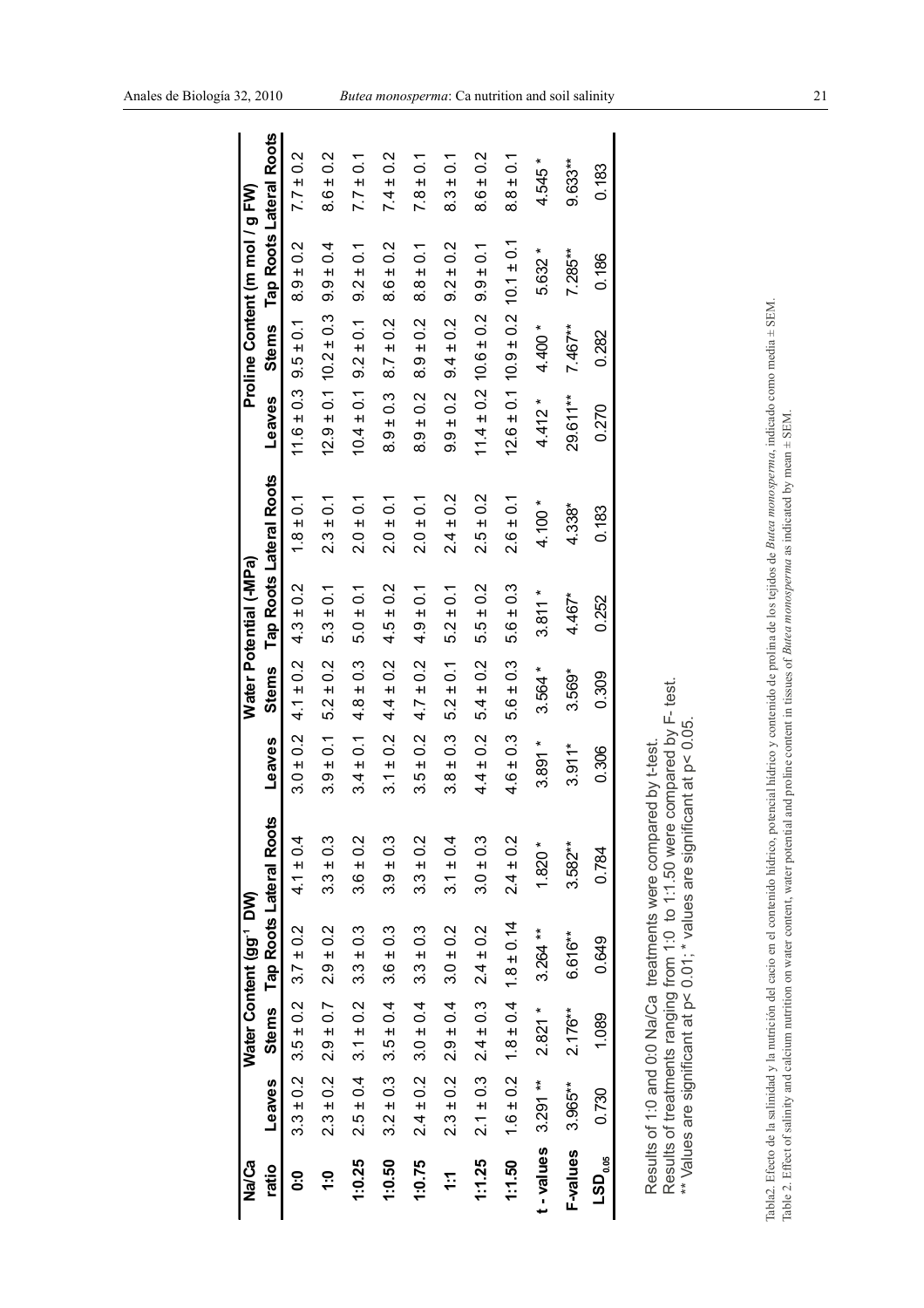|               | Na/Ca               | N                                | P                              | κ                              | Na                             | ca                               | Mg                             | <b>K/Na</b>                    |
|---------------|---------------------|----------------------------------|--------------------------------|--------------------------------|--------------------------------|----------------------------------|--------------------------------|--------------------------------|
| <b>Tissue</b> | ratio               | $(mg g^{-1})$                    | $(mg g^{-1})$                  | $(mg g^{-1})$                  | $(mg g^{-1})$                  | $(mg g^{-1})$                    | $(mg g^{-1})$                  | ratio                          |
|               | $\overline{0:0}$    | $26.0 \pm 0.6$                   | $2.6 \pm 0.1$                  | $16.2 \pm 0.3$                 | $2.9 \pm 0.1$                  | $18.4 \pm 0.2$                   | $3.9 \pm 0.1$                  | $5.5 \pm 0.1$                  |
|               | 1:0                 | $21.7 \pm 0.9$                   | $2.0 \pm 0.1$                  | $15.1 \pm 0.3$                 | $3.6 \pm 0.1$                  | $16.8 \pm 0.2$                   | $3.1 \pm 0.1$                  | $4.3 \pm 0.2$                  |
|               | 1:0.25              | $24.0 \pm 1.2$                   | $2.4 \pm 0.2$                  | $18.2 \pm 0.3$                 | $3.3 \pm 0.1$                  | $18.2 \pm 0.4$                   | $4.0 \pm 0.1$                  | $5.6 \pm 0.1$                  |
|               | 1:0.50              | $29.7 \pm 0.9$                   | $2.6 \pm 0.2$                  | $18.6 \pm 0.2$                 | $3.1 \pm 0.1$                  | $19.0 \pm 0.3$                   | $4.0 \pm 0.1$                  | $6.0 \pm 0.2$                  |
|               | 1:0.75              | $25.7 \pm 1.9$                   | $2.1 \pm 0.2$                  | $11.2 \pm 0.3$                 | $3.0 \pm 0.1$                  | $18.1 \pm 0.3$                   | $3.1 \pm 0.1$                  | $3.7 \pm 0.1$                  |
| Leaf          | 1:1                 | $22.0 \pm 2.1$                   | $1.8 \pm 0.1$                  | $8.5 \pm 0.2$                  | $2.8 \pm 0.1$                  | $17.8 \pm 0.2$                   | $2.8 \pm 0.1$                  | $3.0 \pm 0.1$                  |
|               | 1:1.25              | $20.0 \pm 1.2$                   | $1.6 \pm 0.1$                  | $8.4 \pm 0.2$                  | $2.6 \pm 0.1$                  | $17.6 \pm 0.2$                   | $2.8 \pm 0.1$                  | $3.3 \pm 0.1$                  |
|               | 1:1.50              | $19.3 \pm 1.5$                   | $1.5 \pm 0.1$                  | $8.1 \pm 0.2$                  | $2.6 \pm 0.1$                  | $15.8 \pm 0.3$                   | $2.6 \pm 0.1$                  | $3.1 \pm 0.1$                  |
|               | t - values          | 13.000**                         | $7.559*$                       | $6.047*$                       | 4.750*                         | 4.618*                           | $6.933*$                       | 4.450*                         |
|               | <b>F-values</b>     | 3.756*                           | 9.805**                        | 206.973**                      | $6.400**$                      | $9.225**$                        | 29.476**                       | 32.888**                       |
|               | $LSD_{0.05}$        | 1.951                            | 0.195                          | 0.316                          | 0.138                          | 0.281                            | 0.111                          | 0.211                          |
|               | $\overline{0:0}$    | $24.0 \pm 0.6$                   | $1.8 \pm 0.1$                  | $10.4 \pm 0.3$                 | $4.4 \pm 0.1$                  | $10.4 \pm 0.3$                   | $3.7 \pm 0.1$                  | $2.4 \pm 0.1$                  |
|               | 1:0                 | $20.0 \pm 0.6$                   | $1.6 \pm 0.1$                  | $7.9 \pm 0.4$                  | $5.2 \pm 0.1$                  | $9.1 \pm 0.1$                    | $3.0 \pm 0.2$                  | $1.5 \pm 0.1$                  |
|               | 1:0.25              | $21.0 \pm 1.2$                   | $1.7 \pm 0.1$                  | $8.4 \pm 0.2$                  | $4.7 \pm 0.3$                  | $10.0 \pm 0.2$                   | $3.7 \pm 0.1$                  | $1.8 \pm 0.1$                  |
|               | 1:0.50              | $24.0 \pm 1.2$                   | $1.9 \pm 0.1$                  | $9.8 \pm 0.3$                  | $3.5 \pm 0.1$                  | $11.8 \pm 0.1$                   | $3.8 \pm 0.1$                  | $2.8 \pm 0.2$                  |
|               | 1:0.75              | $20.0 \pm 0.6$                   | $1.8 \pm 0.1$                  | $6.2 \pm 0.2$                  | $3.5 \pm 0.2$                  | $9.8 \pm 0.2$                    | $2.8 \pm 0.1$                  | $1.8 \pm 0.1$                  |
| <b>Stem</b>   | 1:1                 | $19.3 \pm 0.7$                   | $1.5 \pm 0.2$                  | $5.8 \pm 0.2$                  | $3.3 \pm 0.1$                  | $8.4 \pm 0.3$                    | $2.7 \pm 0.1$                  | $1.8 \pm 0.1$                  |
|               | 1:1.25              | $19.0 \pm 1.2$                   | $1.3 \pm 0.1$                  | $5.1 \pm 0.4$                  | $3.2 \pm 0.1$                  | $8.1 \pm 0.1$                    | $2.7 \pm 0.1$                  | $1.6 \pm 0.1$                  |
|               | 1:1.50              | $19.2 \pm 1.8$                   | $1.3 \pm 0.2$                  | $4.9 \pm 0.2$                  | $2.5 \pm 0.2$                  | $8.1 \pm 0.2$                    | $2.7 \pm 0.1$                  | $2.0 \pm 0.1$                  |
|               | t - values          | 4.620*                           | 4.630*                         | $7.757*$                       | $6.933*$                       | 4.850*                           | $5.547*$                       | 36.440**                       |
|               | <b>F-values</b>     | 5.064*                           | 7.390**                        | 29.905**                       | 44.561**                       | 29.213**                         | 13.330**                       | 7.937**                        |
|               | $LSD_{0.05}$        | 0.838                            | 0.096                          | 0.381                          | 0.429                          | 0.243                            | 0.134                          | 0.148                          |
|               | 0:0                 | $20.3 \pm 0.9$                   | $1.6 \pm 0.1$                  | $7.2 \pm 0.2$                  | $4.5 \pm 0.1$                  | $11.2 \pm 0.2$                   | $3.5 \pm 0.1$                  | $1.6 \pm 0.1$                  |
|               | 1:0                 | $16.1 \pm 0.7$                   | $1.4 \pm 0.1$                  | $6.4 \pm 0.2$                  | $5.1 \pm 0.2$                  | $9.0 \pm 0.1$                    | $3.0 \pm 0.1$                  | $1.3 \pm 0.1$                  |
|               | 1:0.25              | $18.0 \pm 0.6$                   | $1.6 \pm 0.2$                  | $7.0 \pm 0.3$                  | $4.5 \pm 0.1$                  | $10.3 \pm 0.2$                   | $3.5 \pm 0.1$                  | $1.5 \pm 0.1$                  |
|               | 1:0.50              | $20.7 \pm 0.9$                   | $1.6 \pm 0.1$                  | $7.4 \pm 0.2$                  | $3.1 \pm 0.1$                  | $11.6 \pm 0.1$                   | $3.5 \pm 0.1$                  | $2.4 \pm 0.1$                  |
|               | 1:0.75              | $16.3 \pm 0.9$                   | $1.6 \pm 0.1$                  | $5.8 \pm 0.2$                  | $2.9 \pm 0.1$                  | $9.9 \pm 0.3$                    | $2.5 \pm 0.1$                  | $2.0 \pm 0.1$                  |
| Tap root      | 1:1                 | $14.1 \pm 1.2$                   | $1.4 \pm 0.2$                  | $5.0 \pm 0.1$                  | $2.7 \pm 0.2$                  | $8.6 \pm 0.1$                    | $2.6 \pm 0.1$                  | $1.9 \pm 0.2$                  |
|               | 1:1.25              | $11.8 \pm 1.2$                   | $1.3 \pm 0.1$                  | $4.8 \pm 0.4$                  | $2.4 \pm 0.2$                  | $7.8 \pm 0.2$                    | $2.6 \pm 0.1$                  | $2.0 \pm 0.1$                  |
|               | 1:1.50              | $12.0 \pm 0.6$                   | $1.3 \pm 0.2$                  | $4.7 \pm 0.2$                  | $2.5 \pm 0.1$                  | $7.8 \pm 0.1$                    | $2.6 \pm 0.1$                  | $1.9 \pm 0.2$                  |
|               | t - values          | 4.230*                           | 4.850*                         | 13.856**                       | 4.358*                         | 11.000**                         | 4.620*                         | 10.604**                       |
|               | <b>F-values</b>     | 8.342*                           | $6.945**$                      | 28.434**                       | 38.221**                       | 53.050**                         | 16.514**                       | 18.895**                       |
|               | LSD <sub>0.05</sub> | 1.172                            | 0.069                          | 0.214                          | 0.559                          | 0.193                            | 0.113                          | 0.085                          |
|               | 0:0                 | $20.0 \pm 0.6$                   | $1.4 \pm 0.1$                  | $5.0 \pm 0.2$                  | $4.6 \pm 0.1$                  | $12.2 \pm 0.3$                   | $3.8 \pm 0.1$                  | $1.3 \pm 0.1$                  |
|               | 1:0                 | $15.2 \pm 1.2$                   | $1.0 \pm 0.2$                  | $5.2 \pm 0.1$                  | $5.3 \pm 0.3$                  | $11.2 \pm 0.1$                   | $3.2 \pm 0.1$                  | $1.1 \pm 0.1$                  |
|               | 1:0.25              | $19.1 \pm 0.6$                   | $1.1 \pm 0.1$                  | $5.6 \pm 0.1$                  | $4.6 \pm 0.1$                  | $11.6 \pm 0.2$                   | $3.6 \pm 0.1$                  | $1.2 \pm 0.1$                  |
|               | 1:0.50              | $23.3 \pm 1.2$                   | $1.4 \pm 0.1$                  | $5.9 \pm 0.2$                  | $3.0 \pm 0.1$                  | $12.8 \pm 0.2$                   | $3.7 \pm 0.1$                  | $1.9 \pm 0.1$                  |
|               | 1:0.75              | $21.2 \pm 1.2$                   | $1.4 \pm 0.2$                  | $5.4 \pm 0.2$                  | $2.9 \pm 0.2$                  | $12.0 \pm 0.2$                   | $2.9 \pm 0.1$                  | $1.9 \pm 0.1$                  |
| Lateral root  | 1:1<br>1:1.25       | $20.4 \pm 1.8$<br>$17.7 \pm 0.9$ | $1.4 \pm 0.1$<br>$1.2 \pm 0.1$ | $4.7 \pm 0.3$<br>$4.2 \pm 0.2$ | $3.0 \pm 0.1$<br>$3.1 \pm 0.1$ | $11.2 \pm 0.1$<br>$11.2 \pm 0.2$ | $2.4 \pm 0.1$<br>$2.3 \pm 0.2$ | $1.6 \pm 0.1$<br>$1.4 \pm 0.2$ |
|               | 1:1.50              | $15.6 \pm 0.3$                   | $1.2 \pm 0.2$                  | $4.0 \pm 0.2$                  | $3.1 \pm 0.1$                  | $11.2 \pm 0.2$                   | $2.3 \pm 0.1$                  | $1.3 \pm 0.1$                  |
|               | t - values          | 4.191*                           | 14.000**                       | 4.530**                        | 7.000*                         | 4.650*                           | $6.000*$                       | 4.989*                         |
|               | <b>F-values</b>     | $3.698*$                         | $6.235**$                      | 15.746**                       | 30.698**                       | 8.645**                          | 16.903**                       | 13.668**                       |
|               |                     | 1.408                            | 0.075                          | 0.185                          | 0.160                          | 0.227                            | 0.157                          | 0.088                          |
|               | $LSD_{0.05}$        |                                  |                                |                                |                                |                                  |                                |                                |

# **Results of 1:0 and 0:0 Na/Ca treatments were compared by t-test. Results of treatments ranging from 1:0 to 1:1.50 were compared by F- test. \*\* Values are significant at p< 0.01; \* values are significant at p< 0.05.**

Tabla 3. Efecto de la salinidad y la nutrición del calcio en el contenido de nutrientes en los tejidos de *Butea monosperma* indicado como media  $\pm$  SEM.

Table 3. Effect of salinity and calcium nutrition on nutrient content of tissues of *Butea monosperma* as indicated by mean ± SEM.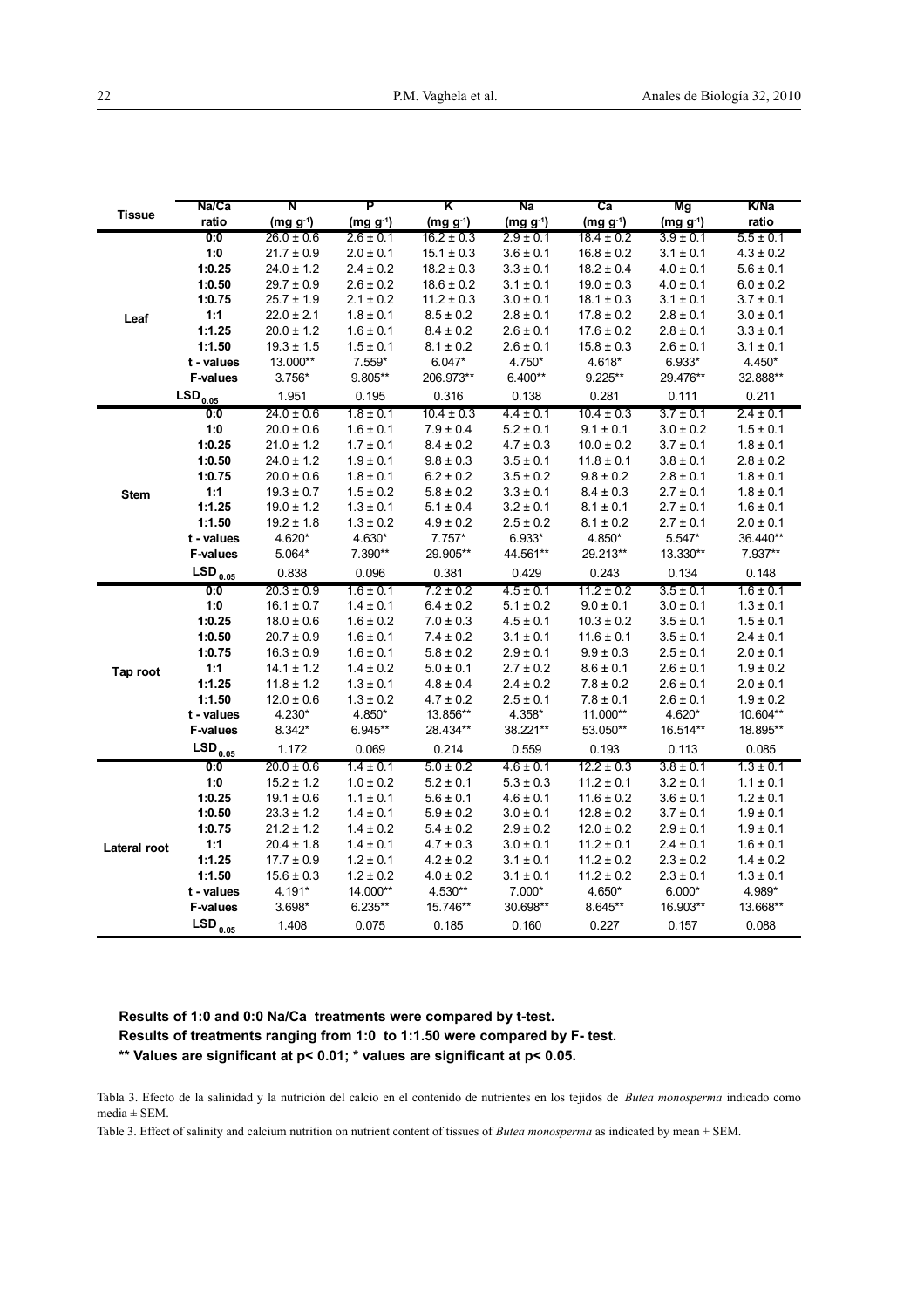gen content of tissues of seedlings grown with 1:0.50 Na/Ca ratio. Salinity significantly  $(p<0.05)$ reduced the phosphorus content of tissues. Moreover, there was a significant recovery in phosphorus content of leaves  $(p<0.01)$ , stems  $(p<0.01)$ , tap roots  $(p<0.01)$  and lateral roots  $(p<0.05)$  of seedlings grown with 1:0.50 Na/Ca ratio. Concentrations of calcium and magnesium significantly decreased  $(p<0.05)$  in tissues in response to salinity. Concentration of these nutrients significantly increased  $(p<0.01)$  in response to calcium supply to salinity treatment. It is evident that concentrations of these nutrients were completely restored in tissues of seedling grown in soil at 1:0.50 Na/Ca ratio. Moreover, high calcium in saline soil reduced the concentration of N, P, Ca, and Mg in tissues.

# **Discussion**

The injurious effects of NaCl on germination of *B. monosperma* were ameliorated by increase of calcium to a critical level (1:0.50 and 1:0.75 Na/Ca ratio) in the salinised soil. The detrimental effect of NaCl salinity on germination is associated with an accumulation of toxic ions (Uhvits 1946, Mohammad & Sen 1990), a decrease of available water to the seed (Bernstein & Hayward 1958, Pujol *et al*. 2000) or both. The beneficial effect of  $Ca^{2+}$  did not persist when calcium supply exceeded the critical level. In the present study,concentration of available sodium and soil salinity increased with increase in external supply of calcium to the saline soil. Secondly, the water uptake by the germinated seeds decreased with both salinity (20.2  $\pm$  0.5%) and increased Ca<sup>2+</sup> levels  $(13.6 \pm 0.6\%)$ . Therefore, the beneficial effect of  $Ca^{2+}$  on B. monosperma seed germination appears due to counteraction of the toxic effect of Na+. The absence of sufficient level of  $Ca^{2+}$  in the germination medium could result in a general deterioration and loss of selectivity of the plasma membrane (Whittington & Smith 1992). This aggravates salt effects, probably by increasing membrane permeability and leads to a higher accumulation of toxic ions and/or leakage of solutes (Cramer et al. 1987, Lauchli 1990). A positive response to  $Ca^{2+}$  application on germination rate under saline conditions has also been reported in *Phaseolus vulgaris* (Cachorro et al. 1994), in wimmera ryegrass (Lolium rigidum) (Marcar

1986) and in barley (Bliss et al. 1986). Detrimental effect of calcium, above the critical 1:0.50 Na/Ca ratio, on seed germination might be due to the decreased osmotic potential of soil solution because soil salinity increased with increase in calcium supply.

A reduction in water content and water potential of leaves, stems, tap roots and lateral roots of seedlings grown in saline soil might have resulted in internal water deficit to plants, which in turn, reduced the elongation of stems and roots, thickness of stems and tap roots and dry matter accumulation in tissues. It is found that plants subjected to water stress show a general reduction in size and dry matter production (Taiz & Zeiger 2006). In general, salinity can reduce plant growth or damage the plant through (i) osmotic effect (causing water deficit), (ii) toxic effect of ions and (iii) imbalance of the uptake of essential nutrients. (Ramoliya et al. 2004). These modes of action may operate on the celluar as well as on higher organizational levels and influence all the aspect of plant metabolism (Kramer 1983, Garg & Gupta 1997). *B. monosperma* exhibited a reduction in leaf area (photosynthetic area) in response to salinity treatment. Garg & Gupta (1997) reported that salinity causes reduction in leaf area as well as in rate of photosynthesis, which together result in reduced crop growth and yield. Also, high concentration of salt tends to slow down or stop root elongation (Kramer 1983) and causes reduction in root production (Garg & Gupta 1997). Calcium supply to the salinised soil ameliorated the injurious effects of NaCl on *B. monosperma* and plant growth was restored at 1:0.50 Na/Ca ratio. It has been reported that supplemental  $Ca^{2+}$  in salinised growth media alleviated inhibition of root growth of barley (Shabala et al. 2003), shoot growth of *Ph. vulgaris* (Cachorro et al. 1994), shoot and root growth of *Salvadora oleoides* (Vaghela et al. 2009).

The inhibiting effect of salinity on seedling growth was more striking in leaves and tap roots than in the other plant parts. Because of concurrent and differential reduction in dry weight of tissues, root/shoot dry weight ratio did not change in response to salinity. Likewise, the recovery of dry weight at the 1:0.50 Na/Ca ratio was maximum for stems and minimum for tap roots. According to rapidity of recovery, tissues can be arranged in the following decreasing order: stems>leaves>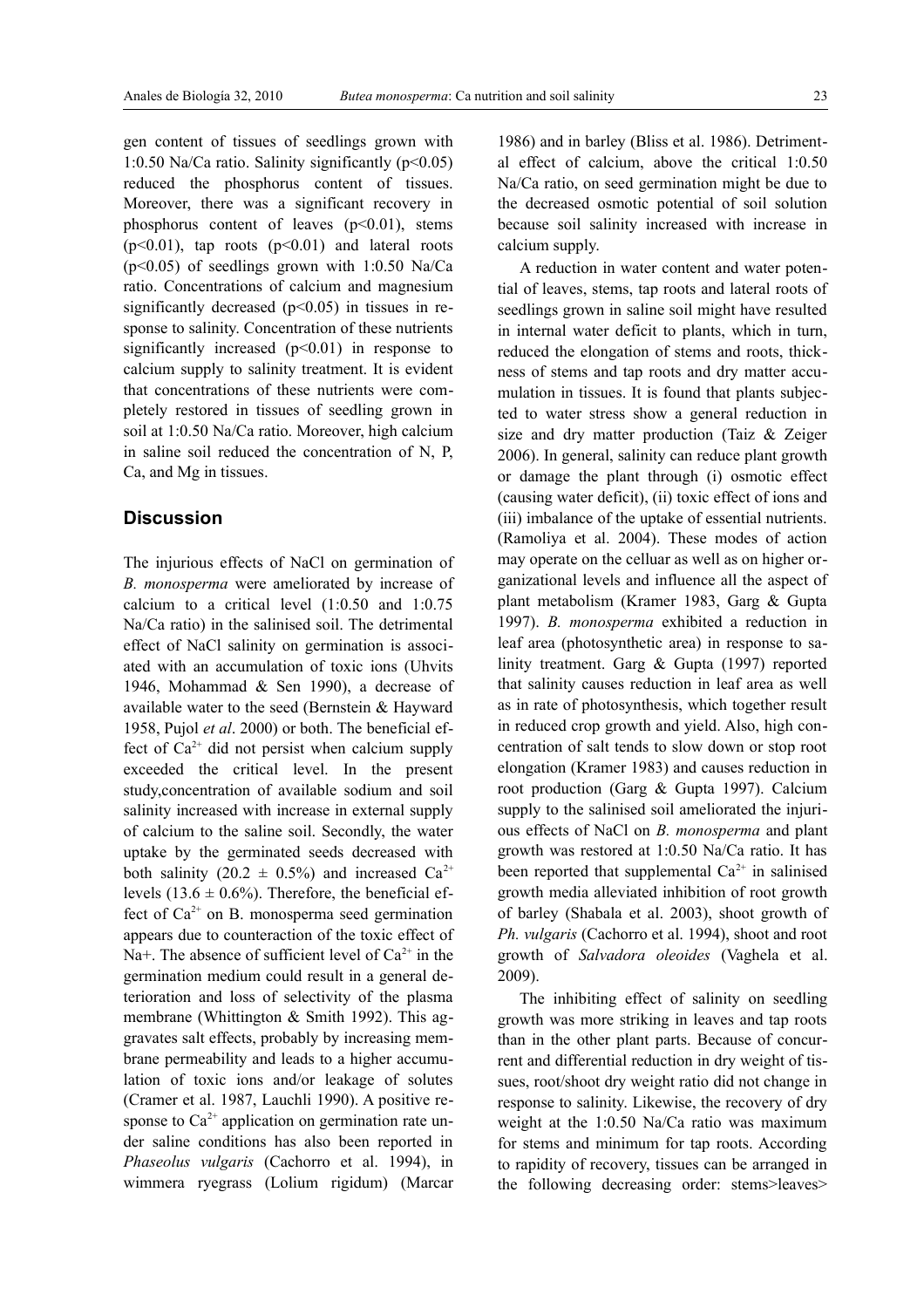lateral roots>tap roots.

 In *B. monosperma*, osmotic adjustment was achieved by  $K^+$  (as evidenced by high K and low Na content in tissues) and increased proline content in tissues when water content decreased because of salinity. In some plant species, salt tolerance is associated with accumulation of organic solutes in cytoplasm to balance the osmotic pressure of ions in the vacuoles. The compounds that accumulate most commonly are proline and glycine betaine, although other molecules can accumulate to high concentration in certain species (Hasegawa et al. 2000). Proline accumulates in the cytoplasm without having any detrimental effects on cytosolic enzyme activities (Stewart & Lee 1974). Conversely, increase in water content and water potential of tissues with calcium treatment was related with decrease of proline content.

In the present study, there was a significant decrease of  $Ca^{2+}$  content in all the tissues with salinity treatment. As a result,  $Na^+$  induced  $Ca^{2+}$  deficiency in tissues. It is reported that uptake of  $Ca^{2+}$ from the soil solution may decrease because of ion interaction, precipitation and increase in ionic strength that reduce the activity of  $Ca^{2+}$  (Janzen & Chang 1987). It is found that salinity can alter  $Ca^{2+}$  uptake and transport leading to  $Ca^{2+}$  deficiency in plants (Cramer et al. 1987). Consequently, addition of  $Ca^{2+}$  to salinised soil to the critical level resulted in recovery of shoot and root growth. In addition, decrease in thickness of succulent tap roots and their milky juice content (for milky juice only visual observation was made by cutting tap roots) were restored by external calcium supply to the critical level. Though succulence is primarily an adaptation to water stress, it provides salt resistance to plants because it temporarily puts off the setting of severe water deficit induced by salt stress. Calcium supply exceeding the critical level again reduced the shoot and root growth and impaired succulence of tap roots. In the present study, the increased sulfate content together with chloride content caused increase in soil salinity with calcium treatment. The increased soil salinity, in other words, decreased osmotic potential might be responsible for retardation of growth at high supply of calcium.

Potassium is a major osmoticum in plant cells (Marschner 1995) and, therefore is essential for all extension growth. It is evidenced that in salt stressed roots of cotton, Na displaced membrane-

associated Ca, which was believed to be primarily located at the plasma membrane (Cramer et al. 1987). In addition, NaCl-salinity displaced membrane-associated Ca on protoplasts of corn (Lynch et al. 1987, Lynch & Lauchli 1988), barley (Bittisnich et al. 1989), and on plasma membrane vesicles of melon (Yermiyahu et al. 1994). One consequence of the displacement of membrane-associated Ca by Na is the immediate increase of K efflux across the plasma membrane of salt-stressed cotton roots (Cramer et al. 1985). This effect may be related to the rapid depolarization of the membrane potential upon salinisation (Cramer 1997). In the present study, the increased efflux of  $K^+$ might be one of the reasons for the significant decrease of K content in tissues of *B. monosperma* in response to NaCl salinity. However, recovery of K content in tissues with external calcium supply to the critical level (1:0.50 Na/Ca ratio) may be the result of repolarization of membrane. There is abundant evidence that salinity alters the ion transport and contents of plants (Cramer 1997). In general, Na uptake and concentrations increase and Ca uptake and concentrations decrease in plant cells and tissues as the external Na concentration increases (Rengel 1992, Cramer 1997, Lazof & Bernstein 1999). Likewise, as external Ca concentrations increase Na uptake and concentrations decrease and Ca uptake and concentrations increase. One consequence of these Na:Ca interactions is the reduction of K content in salinised plants, which can be prevented with supplemental Ca. Moreover, increase in soil salinity with high calcium supply caused a decrease in K content in tissues and it can be accounted for low osmotic potential of soil solution. Isosmotic concentrations of mannitol have similar effects as saline treatments with supplemental Ca (10mM) indicating that K efflux is affected by osmotic factors in these solutions and not associated with Na-specific displacement of membrane-associated Ca (Cramer et al. 1987).

Sodium content significantly increased in tissues of salt-stressed plants, but decreased with increase in calcium supply to saline soil. It is reported that uptake mechanisms of both K and Na are similar (Watad et al. 1991, Schroeder et al. 1994). Plants utilize two systems for K acquisition, lowand high- affinity uptake mechanisms. High-affinity  $K^+$  uptake is mediated by  $K^+$  transporter and low-affinity by inwardly-rectifying  $K^+$  channels.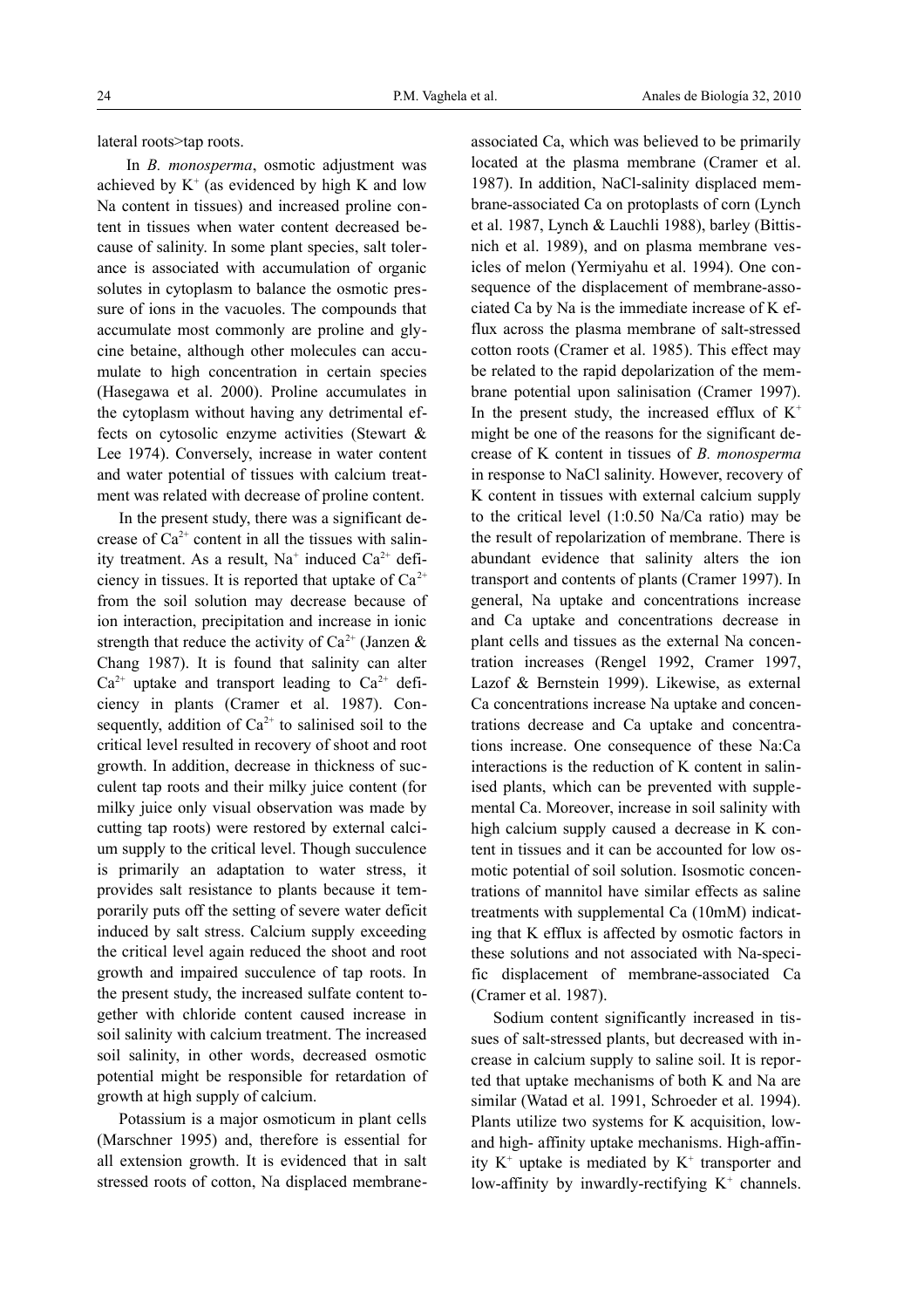There is no specific  $Na^+$  transporter,  $Na^+$  entry being gained by competition with other cations, in particular  $K^+$ . Thus,  $Na^+$  could enter the cell through high affinity  $K^+$  carriers or through the low affinity channels called nonselective cation channels that are strongly influenced by  $Ca^{2+}$ . These cation channels could allow entry of large amount of Na<sup>+</sup> from a highly saline soil if not adequately regulated (Amtmann & Sanders 1999). Low affinity K uptake is not inhibited by Na but the high affinity process is restricted (Watad et al. 1991, Schroeder et al. 1994). Similarly, Na toxicity in plants is correlated with two proposed Na uptake pathways (Maathuis & Sanders 1994, Niu et al. 1995). The K and Na profiles of *B. monosperma* suggest that similar mechanism might operate in this species. It is evidenced that  $Ca^{2+}$ causes closure of nonselective cation channels and restricts Na<sup>+</sup> uptake (Rus et al. 2001). Consequently,  $Ca^{2+}$  supply may reduce Na<sup>+</sup> effect on plants. For *B. monosperma*, external supply of calcium reduced Na content on the whole plant level. Results further suggest that sodium accumulation was greater in stems, tap roots and lateral roots, than that in leaves. It can be attributed to cell types in stems and roots that are better able to retain Na<sup>+</sup>.

In general, salinity reduces N accumulation in plants (Feigin 1985).This is due to the fact that an increase in chloride uptake and accumulation is mostly accompanied by a decrease in shoot nitrate concentration (Torres & Bingham 1973, Garg & Gupta 1997). The interaction between salinity and P is very complex and there is no clear cut mechanistic explanation for decreased, increased or unchanged P uptake in response to salinisation in different species (Champagnol 1979, Grattan & Grieve 1992). However, it is known that P concentration is related to the rate of photosynthesis, but it decreases the conversion of fixed carbon into starch (Overlach et al. 1993) and therefore decrease of P in leaves will reduce shoot growth. Besides the role of Mg in chlorophyll structure and as an enzyme cofactor, another important role of Mg in plants is in the export of photosynthates, which when impaired leads to enhanced degradation of chlorophyll in Mg deficient source leaves, resulting in increased oxygenase activity of RuBP carboxylase (Marschner & Cakmak 1989). External calcium supply reversed the effects of  $Na<sup>+</sup>$  and concentrations of N, P and Mg were restored in tissues of seedlings grown at a 1:0.50 Na/Ca ratio. The high influx or low efflux of nutrients might be responsible for recovery of nutrients. The increased salinity (low osmotic potential) can account for a decrease of nutrients when calcium supply exceeds the critical level.

In the present study, available  $Ca^{2+}$  in salinised soil with supplemental calcium at the critical level (1:0.50 Na/Ca ratio) was three times higher than that in non-saline control soil. Thus, it can be suggested that available  $Ca^{2+}$  in saline soil should be maintained nearly three times higher than that in normal soil in order to ameliorate the injurious effects of NaCl on seed germination and growth of *B. monosperma*.

# **Conclusions**

Results of the present investigation show that germination and growth of *Butea monosperma* seedlings were dependent upon external supply of calcium up to the critical level (1:0.50 Na/Ca ratio) to the salinised soil. The beneficial effects of high  $Ca<sup>2+</sup>$  concentration are reflected in: (a) an almost complete recovery in germination percentage. From an agronomical point of view this result may be advantageous; (b) the negative effect of soil salinity on elongation of stems and roots, thickness of stems and tap roots, leaf area development and dry matter accumulation in tissues can be reduced by additional supply of calcium; (c) succulent feature of tap roots was restored at the critical concentration of calcium; (d) water content and water potential of leaves, stems, tap roots and lateral root tissues increased with increase in calcium to the critical level in salinised soil; (e) it seems that growth reduction caused by salinity is due to high Na<sup>+</sup> and low  $Ca^{2+}$  levels in tissues. Thus increasing  $Ca^{2+}$  concentration reduces the uptake of Na<sup>+</sup> and increases  $Ca^{2+}$  uptake, consequently decreasing  $Na<sup>+</sup>$  toxicity; (f) a partial preservation of membrane integrity from NaCl damage takes place decreasing the efflux of  $K^+$ and probably of other mineral nutrients. Moreover, beneficial effects of calcium did not persist when external supply of this element exceeded the critical level because further calcium supply increased soil salinity.

## **Acknowledgement**

This study was supported with funds from Departmental Special Assistance provided by the Uni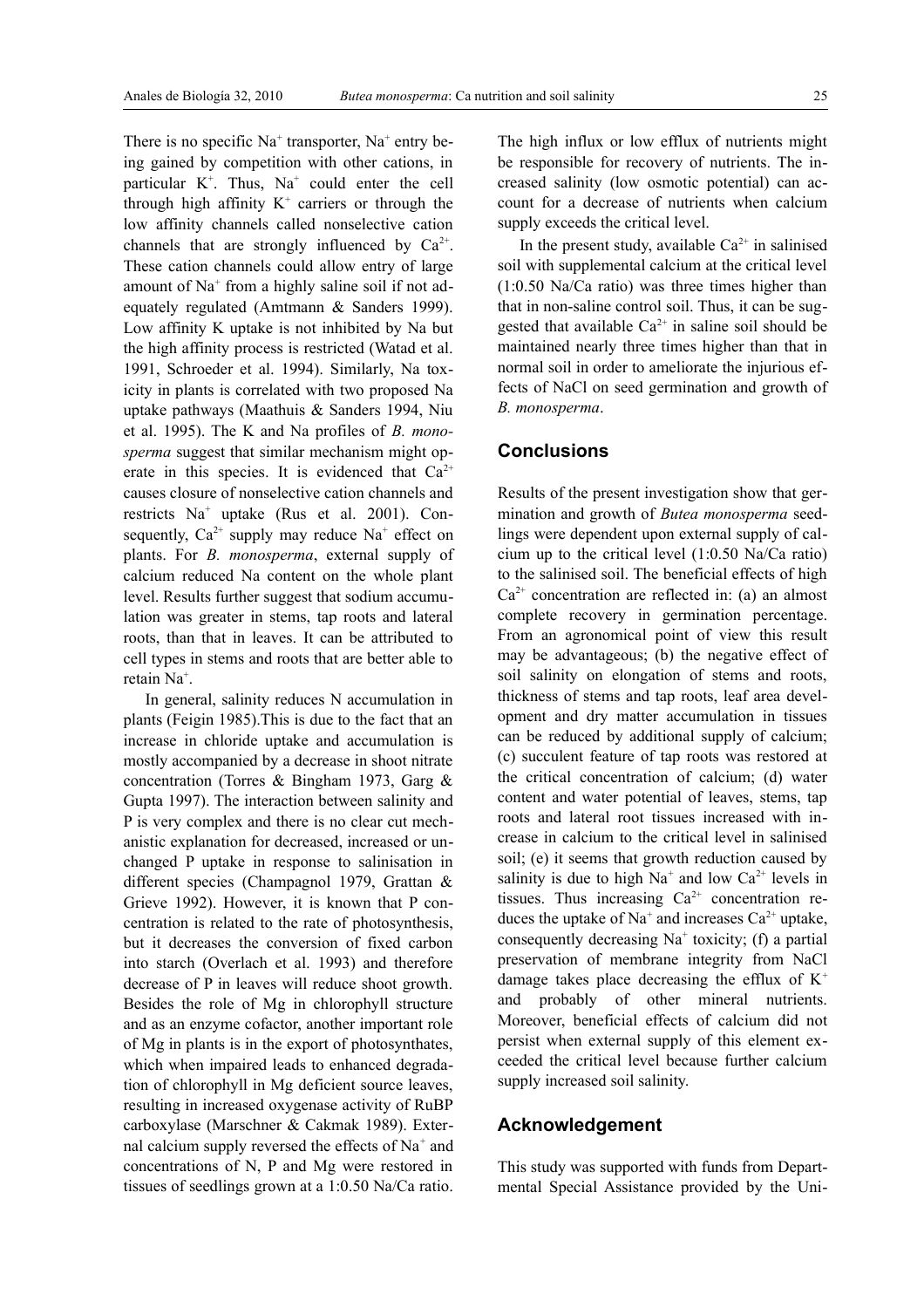versity Grants Commission, New Delhi, Govt. of India.

# **References**

- Amtmann A & Sanders D. 1999. Mechanisms of Na+ uptake by plant cells. Advances in Botanical Research 29: 76-112.
- Bates LS, Waldren RP & Teare FD. 1973. Rapid determination of free proline from water stress studies. Plant and Soil 39: 205-207.
- Bernstein L & Hayward HE. 1958. Physiology of salt tolerance. Annual Review of Plant Physiology 9: 25- 46.
- Bittisnich D, Robinson D & Whitecross M. 1989. Plant Membrane Transport: The Current Position. In: Dainty J, Michelis de MJ, Marré E & Rasi-Caldogno F. (Eds.), Membrane-associated and intracellular free calcium levels in root cells under NaCl stress. Proceedings of the Eighth International Workshop on Plant Membrane Transport, Venice, Italy, 25-30 June 1989, Inc., New York: Elesevier Science Publishing Company, pp. 681-682.
- Bliss RD, Platt-Aloia KA & Thomson WW. 1986. Osmotic sensitivity in relation to salt sensitivity in germinating barley seeds. Plant Cell and Environment 9: 721- 725.
- Cachorro P, Ortiz A & Cerda A. 1994. Implications of calcium nutrition on the response of Phaselous vulgaris L. to salinity. Plant and Soil 159: 205-212.
- Champagnol F. 1979. Relationship between phosphate nutrition of plants and salt toxicity. Phosphorus Agriculture 76: 35-43.
- Cramer GR. 1997. Uptake and role of ions in salt tolerance. In: Jaiwal PK, Singh RP & Gulati A. (Eds.), Strategies for Improving Salt Tolerance in Higher Plants. New Delhi: Oxford & IBH Publishing Co. Pvt. Ltd, pp. 55-86.
- Cramer GR, Epstein E & Lauchli A. 1989. Na-Ca interactions in barley seedlings: relationship to ion transport and growth. Plant Cell and Environment 12: 551-558.
- Cramer GR, Lauchli A & Polito VS. 1985. Displacement of  $Ca<sup>2+</sup>$  by Na<sup>+</sup> from the plasmalemma of root cells. A primary response to salt stress? Plant Physiology 79: 207-211.
- Cramer GR, Lynch J, Lauchli A & Epstein E. 1987. Influx of Na<sup>+</sup>, K<sup>+</sup> and Ca<sup>2+</sup> into roots of salt-stressed cotton seedlings. Effects of supplemental Ca<sup>2+</sup>. Plant Physiology 83: 510-516.
- Elphick CH, Sanders D & Maathuis FJM. 2001. Critical role of divalent cations and Na<sup>+</sup> Efflux in Arabidopsis thaliana salt tolerance. Plant Cell and Environment 24: 733-740.
- Feigin A. 1985. Fertilization management of crops irrigated with saline water. Plant and Soil 89: 285- 299.
- Garg BK & Gupta IC. 1997. Saline Wastelands Environment and Plant Growth. Jodhpur: Scientific Publishers, pp. 283.
- Grattan SR & Grieve CM. 1992. Mineral element acquisition and growth response of plants grown in saline environments. Agriculture, Ecosystem and Environment 38: 5-300.
- Hasegawa PM, Bressan RA, Zhu JK & Bohnert HJ. 2000. Plant cellular and molecular responses to high salinity. Annual Review of Plant Physiology and Plant Molecular Biology 51: 463-499.
- Hirpara KD, Ramoliya PJ, Patel AD & Pandey AN. 2005. Effect of salinisation of soil on growth and macroand micro-nutrient accumulation in seedlings of Butea monosperma (Fabaceae). Anales de Biologia 27: 3-14.
- Janzen HH & Chang C. 1987. Cation nutrition of barley as influenced by soil solution composition in a saline soil. Canadian Journal of Soil Science 67: 619-629.
- Kramer PJ. 1983. Water Relations of Plants. New York: Academic Press, pp 489.
- LaHaye PA & Epstein E. 1969. Salt toleration by plants: enhancement with calcium. Science 166: 395-396.
- Lazof DB & Bernstein N. 1999. The NaCl induced inhibition of shoot growth: the case for disturbed nutrition with special consideration of calcium. Advances in Botanical Research 29: 113-189.
- Lauchli A. 1990. Calcium, salinity and the plasma membrane. In: Leonard, R T & Hepler, P K. (Eds.), Calcium in Plant Growth. Rockville MD, The American Society of Plant Physiologists, pp. 26-35.
- Lynch J & Lauchli A. 1988. Salinity affects intracellular calcium in corn root Protoplasts. Plant Physiology 87: 351-356.
- Lynch J, Cramer GR, Lauchli A. 1987. Salinity reduces membrane-associated calcium in corn root protoplasts. Plant Physiology 83: 390-394.
- Maathuis FJM & Sanders D. 1994. Mechanism of highaffinity potassium uptake in roots of Arabidopsis thaliana. USA: Proceeding of National Academic Science 91: 9272-9276.
- Marcar NE. 1986. Effect of the calcium on the salinity tolerance of Wimmera ryegrass (Lolium rigidum Gaud., cv. Wimmera) during germination. Plant and Soil 93: 129-132.
- Marschner H. 1995. Mineral Nutrition of Higher Plants. London: Academic Press, pp 889.
- Marschner H & Cakmak I. 1989. High light intensity enhances chlorosis and necrosis in leaves of zinc, potassium and magnesium deficient bean Phaseolus vulgaris plants. Journal of Plant Physiology 134: 308-315.
- Mohmmad S & Sen DN. 1990. Germination behavior of some halophytes in Indian desert. International Experimental Biology 28: 545-549.
- Niu X, Bressan RA, Hasegawa PM & Pardo JM. 1995. Ion homeostasis in NaCl stress environments. Plant Physiology 109: 735-742.
- Overlach S, Diekmann W & Raschke K. 1993. Phosphate translocator of isolated guard-cell chloroplasts from Pisum sativum L. transport glucose-6-phosphate. Plant Physiology 101: 1201- 1207.
- Pandya DH, Mer RK, Prajith PK & Pandey AN. 2004.